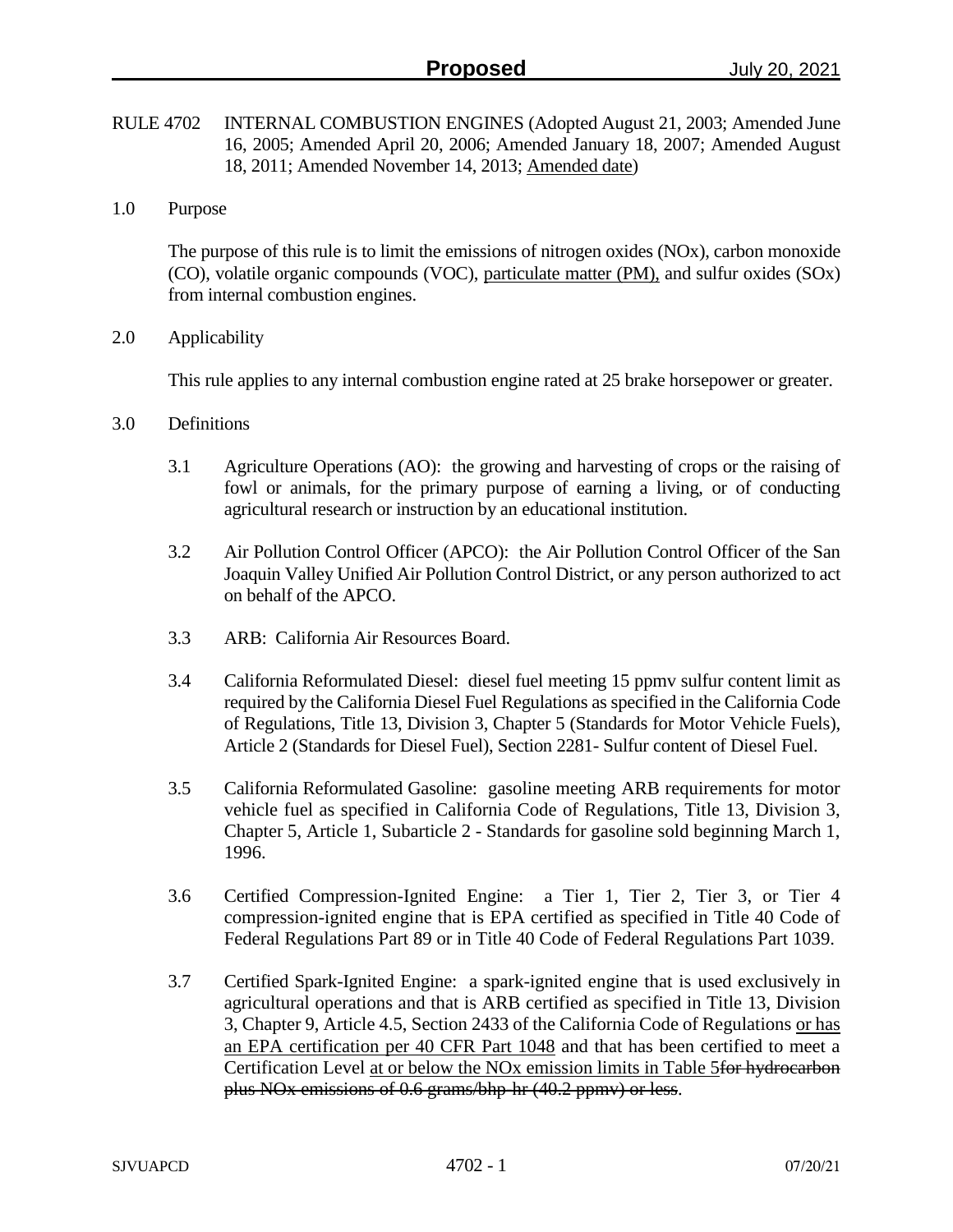- 3.8 CO: carbon monoxide.
- 3.9 Compression-Ignited Internal Combustion Engine: an engine that uses the heat of compression to initiate combustion.
- 3.10 Cyclic Loaded Engine: an internal combustion engine that, under normal operating conditions, varies in shaft load by 40% or more of rated brake horsepower during recurrent periods of 30 seconds or less or is used to power an oil well reciprocating pump unit.
- 3.11 De-rated Engine: an internal combustion engine which has been physically limited and restricted by permit condition to an operational level of less than 50 horsepower.
- 3.12 Diesel Engine: a compression-ignited internal combustion engine.
- 3.13 Disaster or State of Emergency: a fire, flood, earthquake, or other similar natural catastrophe.
- 3.14 Distributed Generation (DG): relatively small power plants, such as internal combustion engine generator sets, which are used to generate electrical power that is either fed into the power grid or used on-site. DG units are located throughout the grid and are usually sited in or close to load centers or utility customers' sites. Distributed Generation also refers to a mechanical drive system consisting of one or more internal combustion engines and electric motors, where use of the internal combustion engines or electric motors is interchangeable.
- 3.15 Emergency Standby Engine: an internal combustion engine which operates as a temporary replacement for primary mechanical or electrical power during an unscheduled outage caused by sudden and reasonably unforeseen natural disasters or sudden and reasonably unforeseen events beyond the control of the operator. An engine shall be considered to be an emergency standby engine if it is used only for the following purposes: (1) periodic maintenance, periodic readiness testing, or readiness testing during and after repair work; (2) unscheduled outages, or to supply power while maintenance is performed or repairs are made to the primary power supply; and (3) if it is limited to operate 100 hours or less per calendar year for non-emergency purposes. An engine shall not be considered to be an emergency standby engine if it is used: (1) to reduce the demand for electrical power when normal electrical power line service has not failed, or (2) to produce power for the utility electrical distribution system, or (3) in conjunction with a voluntary utility demand reduction program or interruptible power contract.
- 3.16 EPA: U.S. Environmental Protection Agency.
- 3.17 Exhaust Control: device or technique used to treat an engine's exhaust to reduce NOx, VOC, or CO emissions, and includes, but is not limited to, catalysts, afterburners, reaction chambers, and chemical injectors.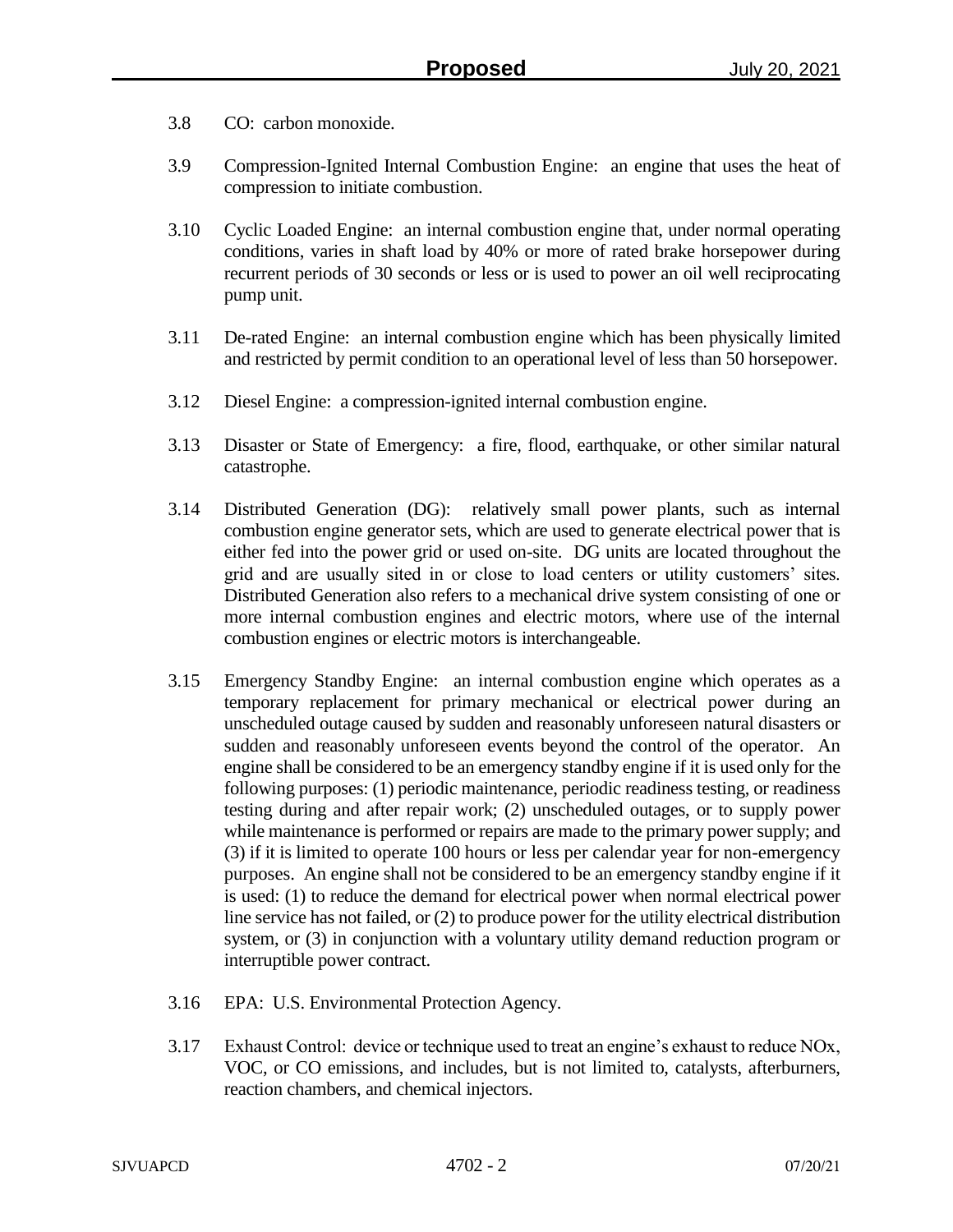- 3.18 Flood: a sudden and reasonably unforeseen rising and overflowing of a body of water especially onto normally dry land.
- 3.19 Gaseous Fuel: a fuel which is a gas at standard conditions including but not limited to natural gas, methane, ethane, propane, butane and liquefied petroleum gas (LPG).
- 3.20 Higher Heating Value (hhv): the total heat liberated per mass or volume of fuel burned (expressed as Btu per pound, Btu per cubic foot, or Btu per gallon), when fuel and dry air at Standard Conditions undergo complete combustion and all resulting products are brought to their standard states at Standard Conditions. If certification of hhv is not provided by the fuel supplier, it shall be determined by the applicable test methods specified in Section 6.4.
- 3.21 Installation Date: the date that an internal combustion engine is initially placed at a location in order to be operated for the first time in its lifetime.
- 3.22 Internal Combustion Engine: a spark- or compression-ignited reciprocating engine.
- 3.23 Lean-Burn Engine: a spark-ignited internal combustion engine that is operated with an exhaust stream oxygen concentration of four (4) percent by volume, or greater, prior to any exhaust stream control device.
- 3.24 Limited Use Engine: an internal combustion engine that is limited by a permit condition to be operated no more than 4,000 hours per calendar year and provided the following requirements are met:
	- 3.24.1 The engine is operated with an operating nonresettable elapsed time meter;
	- 3.24.2 In lieu of an operating nonresettable elapsed time meter, the operator may use an alternative device, method, or technique, in determining operating time, provided that the alternative is approved by the APCO and EPA and is allowed by the Permit-to-Operate. The operator must demonstrate that the alternative device, method, or technique is equivalent to using a nonresettable elapsed time meter;
	- 3.24.3 The operator shall properly maintain and operate the nonresettable elapsed time meter or alternative device in accordance with the manufacturer's instructions; and
	- 3.24.4 The engine operator maintains records of the annual operating hours and makes the records available to the APCO upon request.
- 3.25 Location: a single site at a building, structure, facility, or installation.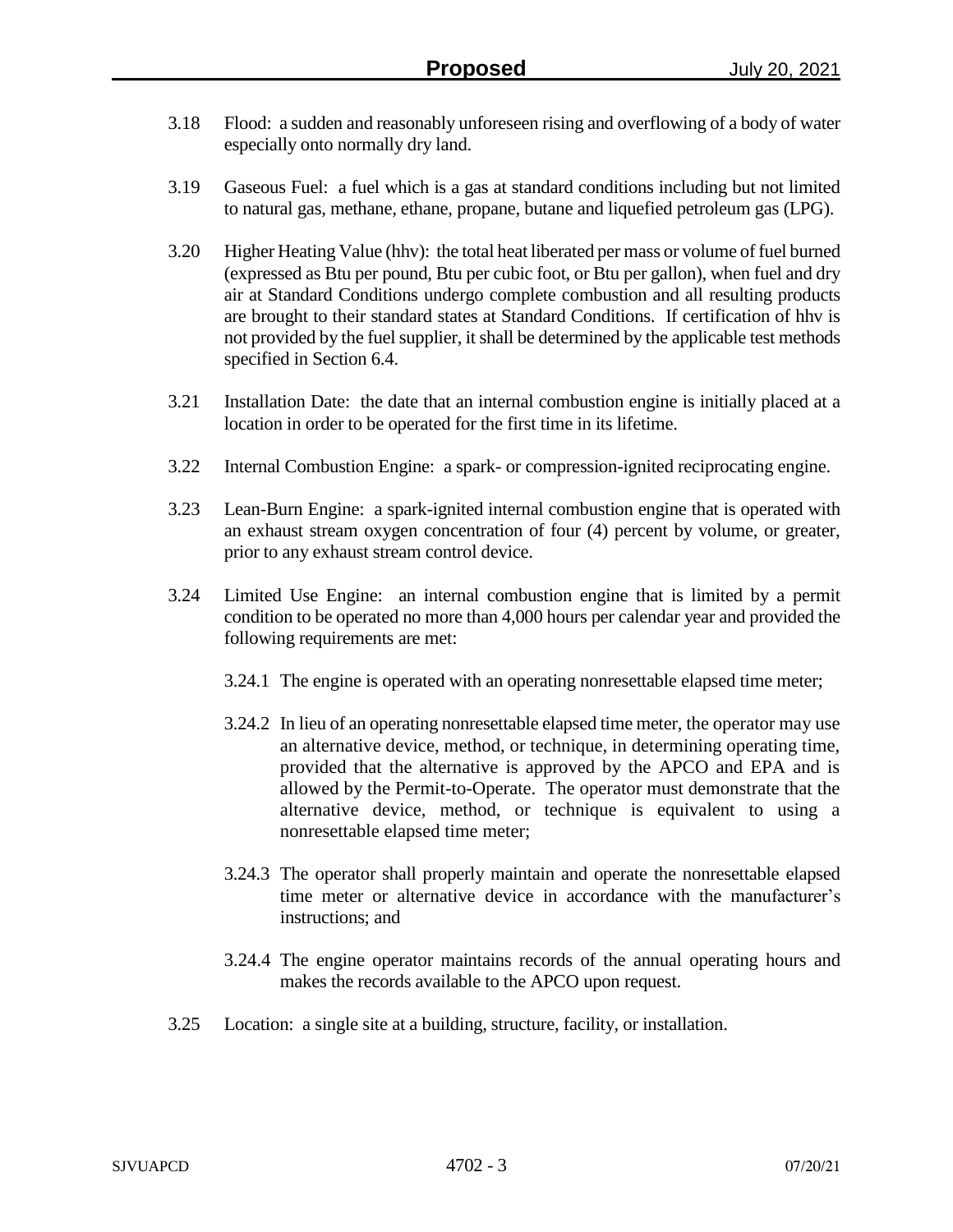- 3.26 Low-use Engine: an internal combustion engine that is limited by a permit condition to be operated no more than 200 hours per calendar year and the engine is not used to perform any of the functions specified in Section 3.26.1 through Section 3.26.3.
	- 3.26.1 Generate electrical power that is either fed into the electrical utility power grid or used to reduce electrical power purchased by a stationary source;
	- 3.26.2 Generate mechanical power that is used to reduce electrical power purchased by a stationary source; or
	- 3.26.3 Is used in a distributed generation application.
- 3.27 Military Tactical Equipment: a transportable engine operated by the United States armed forces or National Guard which is designed specifically for military use in an off-road, dense terrain; hostile environment; or aboard military combat vessels.
- 3.28 Mobile Agricultural Equipment: equipment at an agricultural operation which is towed or mounted on a vehicle and is continuously moved during the operation of the equipment. Mobile Agricultural Equipment includes, but is not limited to sprayers, balers, and harvest equipment.
- $3.29$  NOx: oxides of nitrogen, calculated as equivalent nitrogen dioxide (NO<sub>2</sub>).
- 3.30 Operator: includes but is not limited to any person who owns, leases, supervises, or operates a facility and/or equipment.
- 3.31 Particulate Matter: any material except uncombined water, which exists in a finely divided form as a liquid or solid at standard conditions.
- 3.312 Public Utilities Commission (PUC) Quality Natural Gas: high methane gas (at least 80% methane by volume) as specified in PUC General Order 58-A.
- 3.323 Rated Brake Horsepower: the continuous brake horsepower rating specified for the engine by the manufacturer or listed on the nameplate of the unit, unless otherwise physically limited and specified by a condition on the engine's Permit-to-Operate or Permit-Exempt Equipment Registration.
- 3.334 Replacement Unit Engine: an engine that is installed to replace an engine that was in place as of August 18, 2011, and that such replacement is performed solely for the purpose of complying with the requirements of Section 5.2 of this rule.
- 3.345 Rich-Burn Engine: a spark-ignited internal combustion engine that is operated with an exhaust stream oxygen concentration of less than four (4) percent by volume prior to any exhaust stream control device.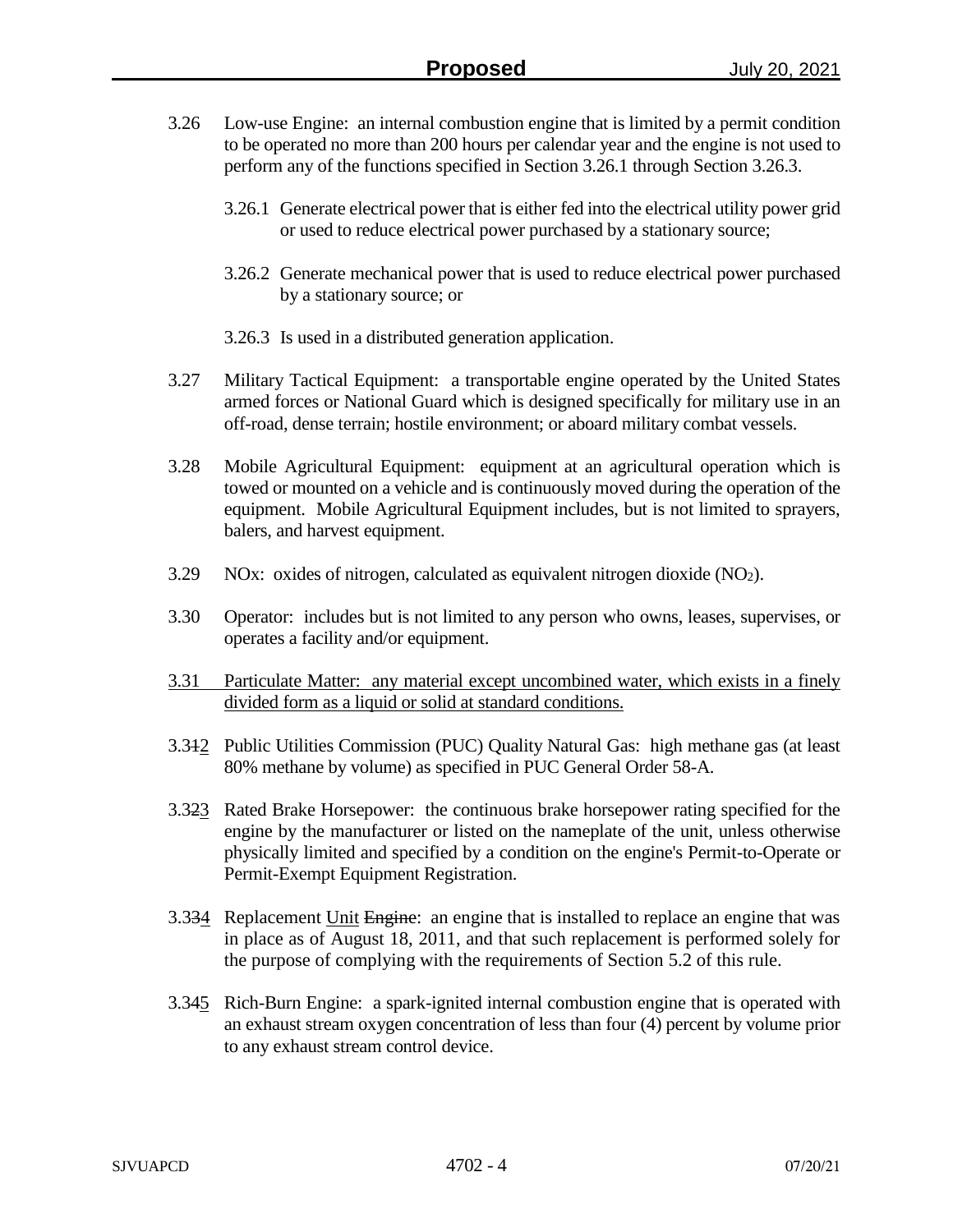- 3.356 Spark-Ignited Internal Combustion Engine: a liquid or gaseous fueled engine designed to ignite its air/fuel mixture by a spark across a spark plug.
- 3.367 Stationary Source: as defined in Rule 2201 (New and Modified Stationary Source Review Rule).
- 3.378 Tier 1 Engine, Tier 2 Engine, Tier 3 Engine, and Tier 4 Engine: an EPA-certified compression-ignited engine that meets the Tier 1, Tier 2, or Tier 3 emission standards of Table 1 (Emission Standards in g/kW-hr (g/hp-hr)) on page 56970 of the Final Rule (63 Fed. Reg. 205, October 23, 1998) or the Tier 4 emission standards of Table II.A2. (Tier 4 NOx and NMHC Standards and Schedule) on page 38971 of the Final Rule (69 Fed. Reg. 124, June 29, 2004) or Table II.A-4 (Tier 4 Standards for Engines Over 750 hp (g/bhp-hr)) on page 38980 of the Final Rule (69 Fed. Reg. 124, June 29, 2004), respectively.
- 3.389 VOC: volatile organic compounds, as defined in Rule 1020 (Definitions).
- 3.3940 Waste Gas: an untreated, raw gas derived through a natural process, such as anaerobic digestion, from the decomposition of organic waste at municipal solid waste landfills or publicly owned wastewater treatment facility. Waste gas includes landfill gas which is generated at landfills, digester gas which is generated at sewage treatment facilities, or a combination of the two.
- 3.401 Wind Machine: a machine consisting of a large fan mounted on a tower powered by an internal combustion engine, used exclusively to provide protection to crops, including, but not limited to oranges, lemons, and grapes, from cold weather by effecting a heat transfer by moving warmer atmospheric air downward and mixing it with the colder air surrounding a crop.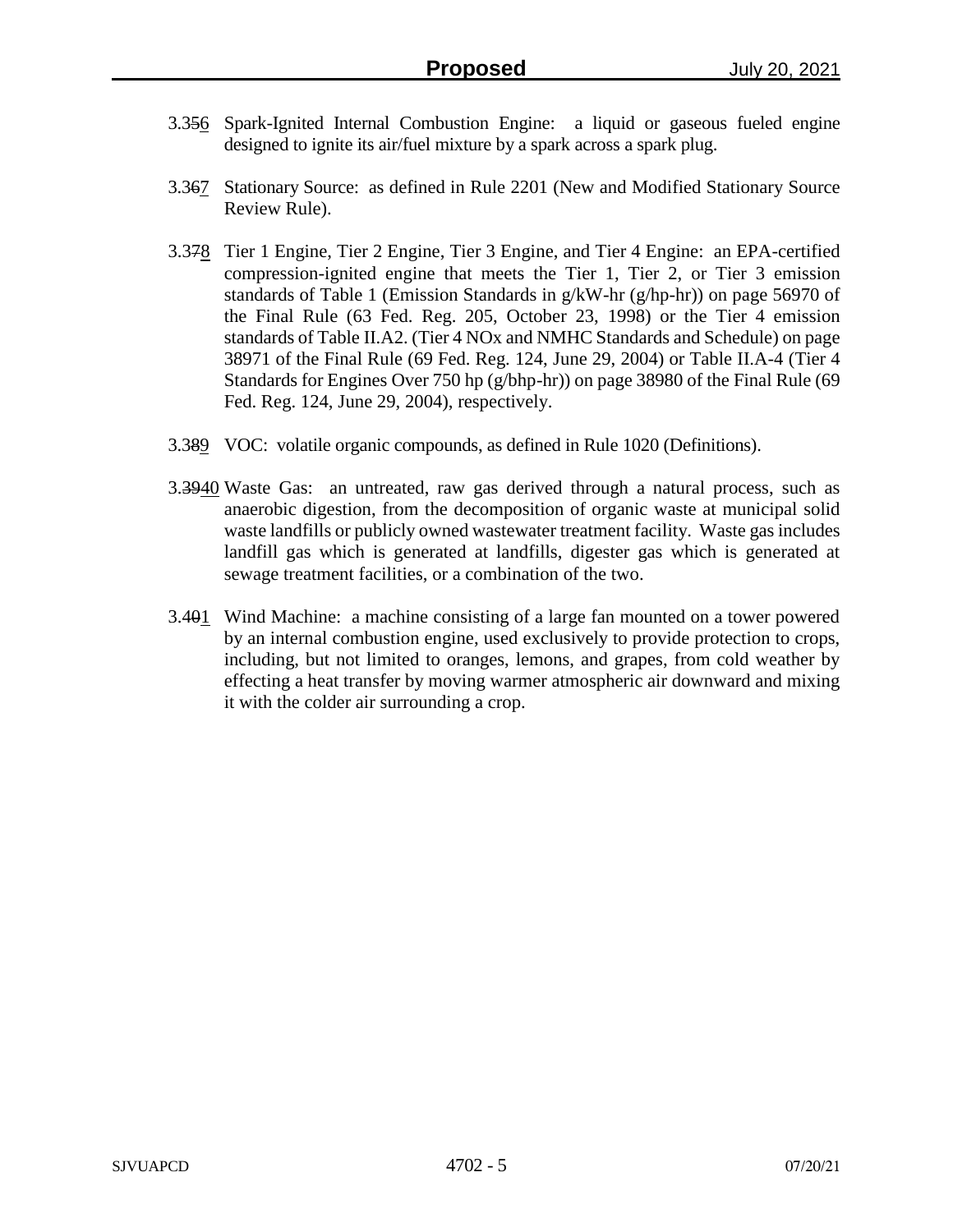### 4.0 Exemptions

- 4.1 The requirements of this rule shall not apply to the following engines:
	- 4.1.1 An engine used to propel implements of husbandry, as that term is defined in Section 36000 of the California Vehicle Code, as that section existed on January 1, 2003.
	- 4.1.2 An engine used exclusively to power a wind machine.
	- 4.1.3 A de-rated spark-ignited engine not used in agricultural operations, provided the de-rating occurred before June 1, 2004.
	- 4.1.4 A de-rated spark-ignited engine used in agricultural operations or a de-rated compression-ignited engine, provided the de-rating occurred before June 1, 2005.
	- 4.1.5 An engine used exclusively to power Mobile Agricultural Equipment.
	- 4.1.6 An internal combustion engine registered as a portable emissions unit under the Statewide Portable Equipment Registration Program pursuant to California Code of Regulations Title 13, Division 3, Chapter 9, Article 5, Sections 2450-2465.
	- 4.1.7 An internal combustion engine registered as a portable emissions unit under Rule 2280 (Portable Equipment Registration).
- 4.2 Except for the requirements of Sections 5.9 and 6.2.3, the requirements of this rule shall not apply to an emergency standby engine or a low-use engine, provided that the engine is operated with a functional nonresettable elapsed time meter.
	- 4.2.1 In lieu of operating a nonresettable elapsed time meter, the operator may use an alternative device, method, or technique, in determining operating time, provided that the alternative is approved by the APCO and EPA and is allowed by the Permit-to-Operate or Permit-Exempt Equipment Registration. The operator must demonstrate that the alternative device, method, or technique is equivalent to using a nonresettable elapsed time meter.
	- 4.2.2 The operator shall properly maintain and operate the nonresettable elapsed time meter or alternative device in accordance with the manufacturer's instructions.
- 4.3 Except for the administrative requirements of Section 6.2.3, the requirements of this rule shall not apply to the following: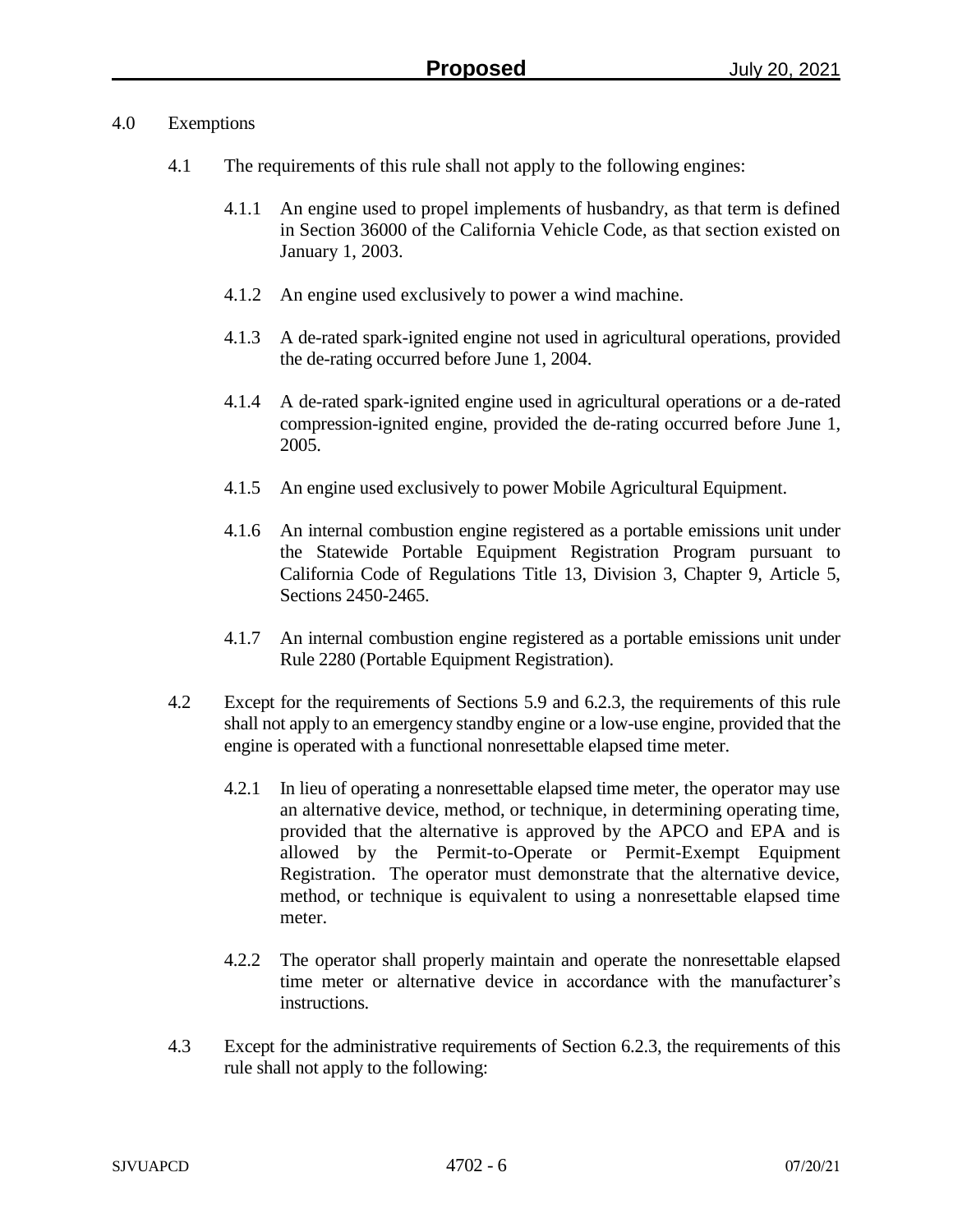- 4.3.1 An internal combustion engine that meets the following conditions:
	- 4.3.1.1 The engine is operated exclusively to preserve or protect property, human life, or public health during a disaster or state of emergency, such as a fire or flood; and
	- 4.3.1.2 Except for operations associated with Section 4.3.1.1, the engine is limited to operate no more than 100 hours per calendar year as determined by an operational nonresettable elapsed time meter, for periodic maintenance, periodic readiness testing, and readiness testing during and after repair work of the engine; and
	- 4.3.1.3 The engine is operated with an operational nonresettable elapsed time meter. In lieu of installing a nonresettable elapsed time meter, the operator of an engine may use an alternative device, method, or technique, in determining operating time provided that the alternative is approved by the APCO and EPA. The operator of the engine shall properly maintain and operate the nonresettable elapsed time meter or alternative device in accordance with the manufacturer's instructions.
- 4.3.2 Military Tactical Equipment and engines used to retract military aircraft arresting gear cables.
- 4.4 For existing facilities, a replacement unit installed for the sole purpose of complying with the requirements of this rule shall be considered to be an emission control technique and shall be exempt from the Best Available Control Technology (BACT) and offsets requirements of District Rule 2201 (New and Modified Stationary Source Review Rule) provided that all other requirements of Rule 2201 are met.
- 4.5 Except for the requirements of Section 5.1, the requirements of this rule shall not apply to stationary engines rated at least 25 Brake Horsepower, up to, and including 50 Brake Horsepower.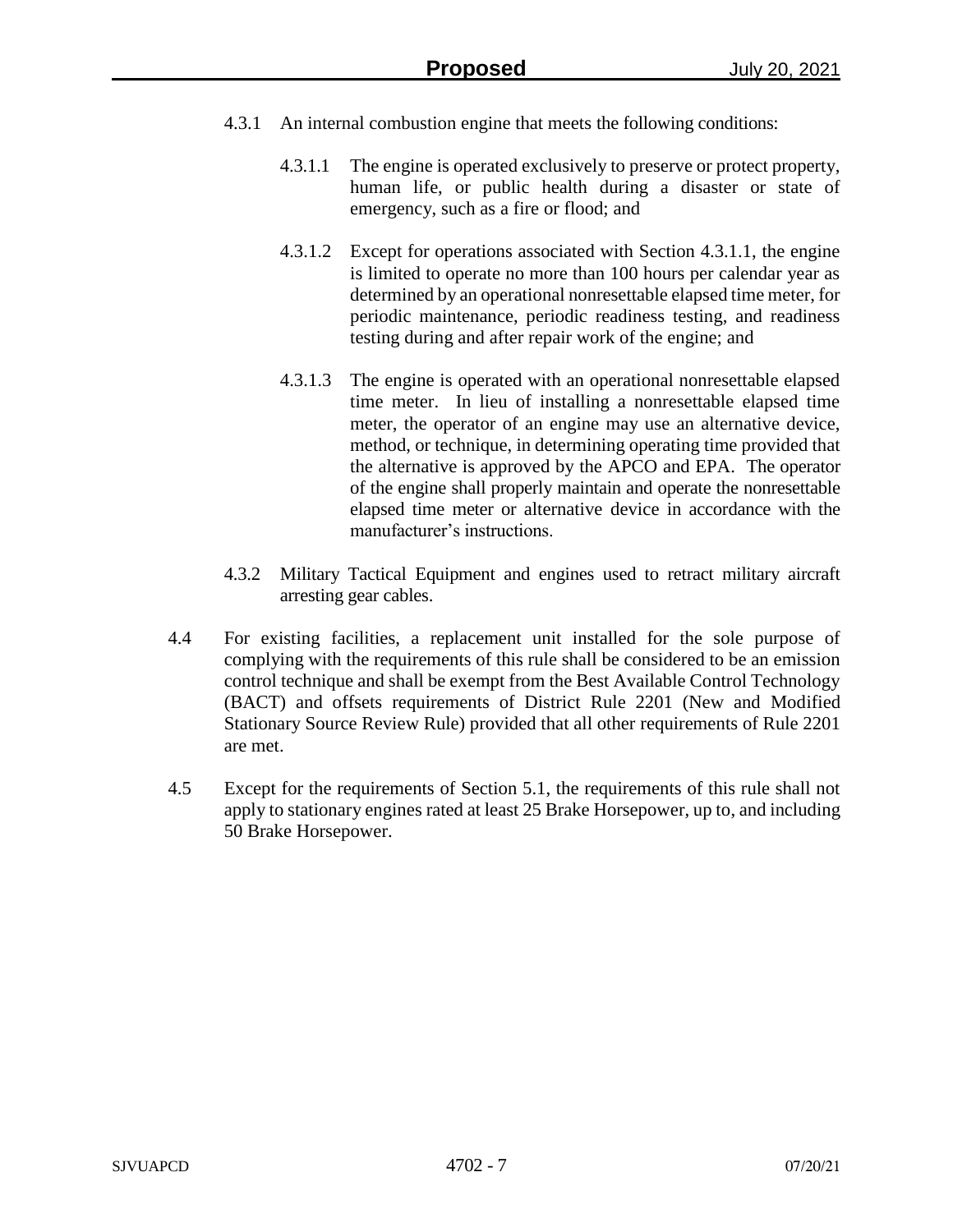## 5.0 Requirements

- 5.1 Stationary Engines Rated at Least 25 Brake Horsepower, Up To, and Including 50 Brake Horsepower and Used in Non-Agricultural Operations (Non-AO)
	- 5.1.1 On and after July 1, 2012 No person shall sell or offer for sale any non-AO spark-ignited engine or any non-AO compression-ignited engine unless the engine meets the applicable requirements and emission limits specified in 40 Code of Federal Regulation (CFR) 60 Subpart IIII (Standards of Performance for Stationary Compression Ignition Internal Combustion Engines) and 40 CFR 60 Subpart JJJJ (Standards of Performance for Stationary Spark Ignition Internal Combustion Engines) for the year in which the ownership of the engine changes.
	- 5.1.2 By January 1, 2013, the operator shall submit a one-time report that includes the number of engines at the stationary source, and the following information for each engine:
		- 5.1.2.1 Location of each engine,
		- 5.1.2.2 Engine manufacturer,
		- 5.1.2.3 Model designation and engine serial number,
		- 5.1.2.4 Rated brake horsepower,
		- 5.1.2.5 Type of fuel and type of ignition,
		- 5.1.2.6 Combustion type: rich-burn, lean-burn, or compression ignition,
		- 5.1.2.7 Purpose, and intended use, of the engine,
		- 5.1.2.8 Typical daily operating schedule, and
		- 5.1.2.9 Fuel consumption (cubic feet for gas or gallons for liquid fuel) for the previous one-year period.
- 5.2 Engines Rated at Greater than 50 Brake Horsepower (>50 bhp)
	- 5.2.1 Spark Ignited Engines Used in non-AO Table 1 Emission Limits/Standards

The operator of a spark-ignited internal combustion engine rated at >50 bhp that is used exclusively in non-AO shall not operate it in such a manner that results in emissions exceeding the limits in Table 1 for the appropriate engine type until such time that the engine has demonstrated compliance with Table 2 emission limits pursuant to the compliance deadlines in Section 7.5. In lieu of complying with Table 1 emission limits, the operator of a spark-ignited engine shall comply with the applicable emission limits pursuant to Section 8.0.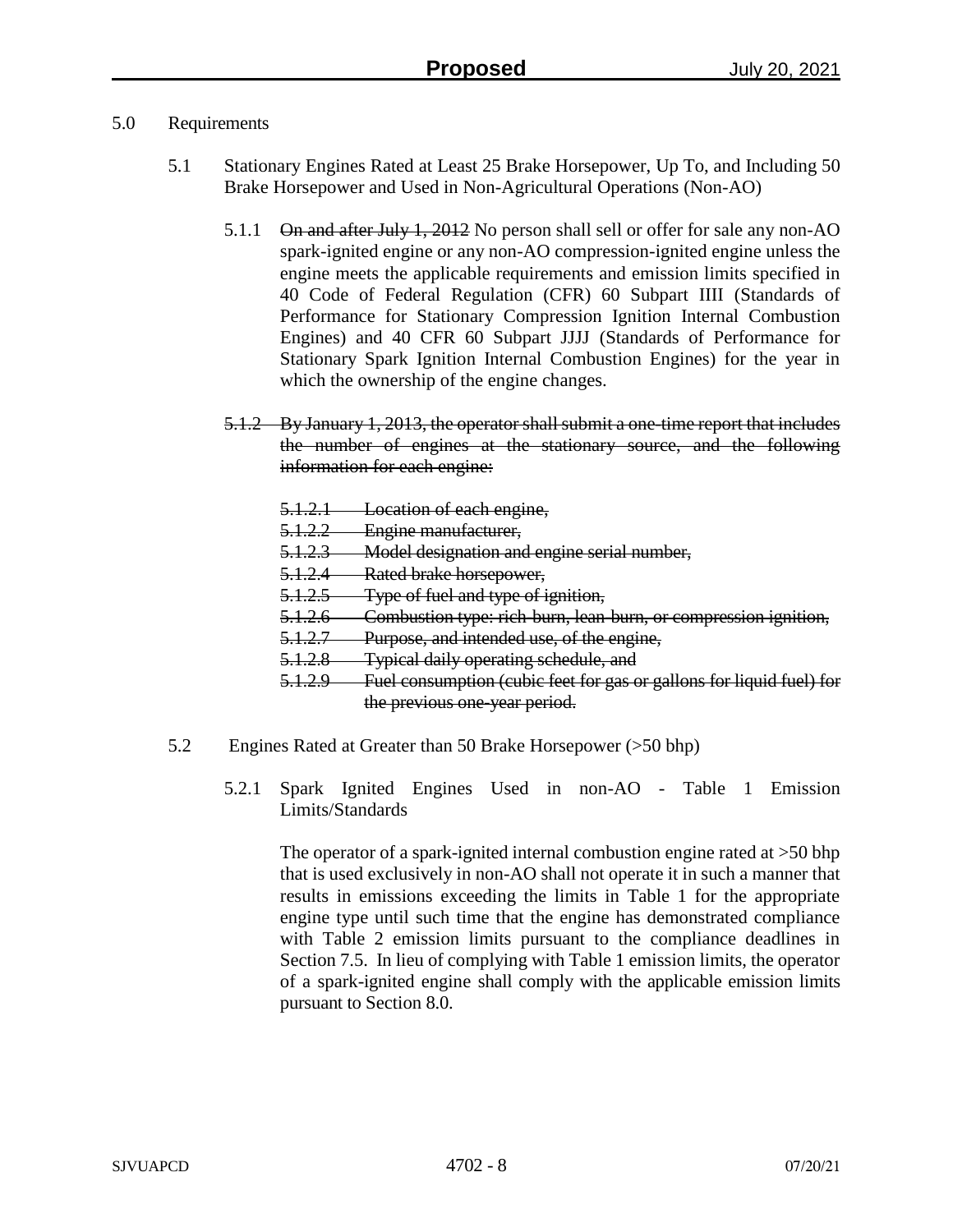| Table 1<br>Emission Limits/Standards for a Spark-Ignited Internal Combustion Engine rated at<br>>50 bhp Used Exclusively in Non-AO (All ppmy limits are corrected to 15% oxygen |                             |                |               |  |
|---------------------------------------------------------------------------------------------------------------------------------------------------------------------------------|-----------------------------|----------------|---------------|--|
| on a dry basis.).                                                                                                                                                               |                             |                |               |  |
| Engine Type                                                                                                                                                                     | <b>NO<sub>x</sub></b>       | CO             | <b>VOC</b>    |  |
| 1. Rich-Burn                                                                                                                                                                    |                             |                |               |  |
| a. Waste gas fueled $( \geq 50\%$ total heat monthly<br>input from waste gas based on hhv)                                                                                      | 90% reduction               | $2000$ ppmv    | $250$ ppm $v$ |  |
| b. Cyclic loaded, field gas fueled                                                                                                                                              | $50$ ppm $v$                | $2000$ ppmv    | 250 ppmv      |  |
| d. All other engines                                                                                                                                                            | 25 ppmy or<br>96% reduction | $2000$ ppm $v$ | $250$ ppmy    |  |
| 2. Lean-Burn                                                                                                                                                                    |                             |                |               |  |
| a. Two stroke, gaseous fueled, less than 100<br>horsepower                                                                                                                      | 75 ppmy or<br>85% reduction | $2000$ ppm $v$ | 750 ppmy      |  |
| e. All other engines                                                                                                                                                            | 65 ppmy or<br>90% reduction | $2000$ ppmv    | 750 ppmv      |  |

5.2.2 Spark-Ignited Engines Used in non-AO – Table 2 and 3 Emission Limits/Standards

On and after the compliance schedule specified in Section 7.5, the operator of a spark-ignited engine > 50 bhp that is used in non-AO shall comply with all the applicable requirements of the rule and one of the following, on an engine-by-engine basis:

- 5.2.2.1 On and after the compliance schedule specified in Section 7.5, the operator of a spark-ignited engine that is used exclusively in non-AO shall comply with Sections 5.2.2.1.1 through 5.2.2.1.3 on an engine-by-engine basis:
	- 5.2.2.1.1 NOx, CO, and VOC emission limits pursuant to Table 2 or Table 3, as applicable;
	- 5.2.2.1.2 SOx control requirements of Section 5.7, pursuant to the deadlines specified in Section 7.5; and
	- 5.2.2.1.3 Monitoring requirements of Section 5.1011, pursuant to the deadlines specified in Section 7.5.
- 5.2.2.2 In lieu of complying with the NOx emission limit requirement of Section 5.2.2.1.1, an operator may pay an annual fee to the District, as specified in Section 5.6, pursuant to Section 7.6. This compliance option will sunset after December 31, 2023, where after an operator must comply with the NOx emissions limit requirements in Table 2 and Table 3, per the compliance schedule included in Section 7.5.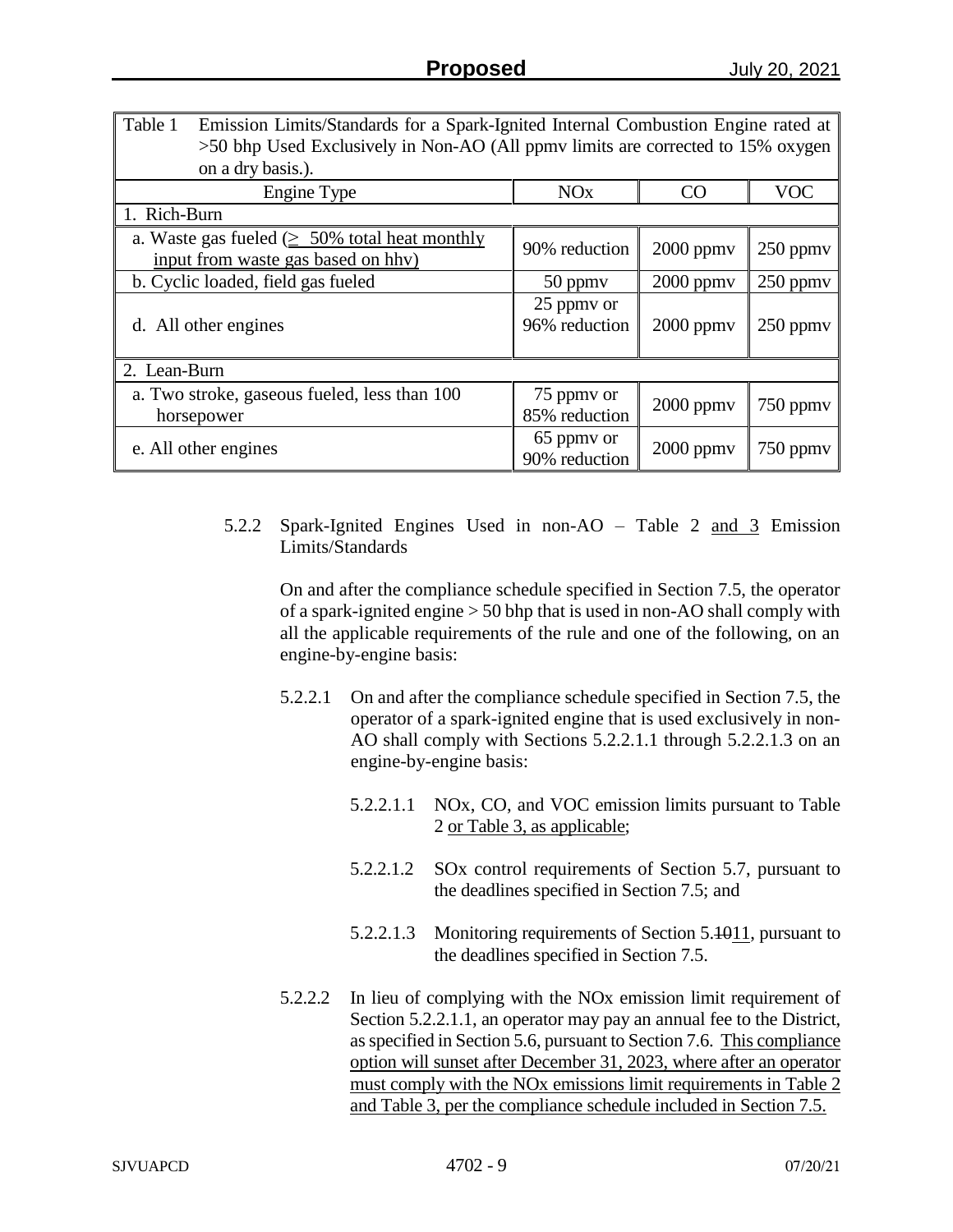- 5.2.2.2.1 Engines in the fee payment program shall have actual emissions not greater than the applicable limits in Table 1 during the entire time the engine is part of the fee payment program.
- 5.2.2.2.2 Compliance with Section 5.7 and 5.1011, pursuant to the deadlines specified in Section 7.5, is also required as part of the fee payment option.
- 5.2.2.3 In lieu of complying with the NOx, CO, and VOC limits of Table 2 or Table 3 on an engine-by-engine basis, an operator may elect to implement an alternative emission control plan pursuant to Section 8.0. An operator electing this option shall not be eligible to participate in the fee payment option outlined in Section 5.2.2.2 and Section 5.6.

Table 2 Emission Limits for a Spark-Ignited Internal Combustion Engine Rated at >50 bhp Used Exclusively in Non-AO (All ppmv limits are corrected to 15% oxygen on a dry basis). Emission Limits are effective according to the compliance schedule specified in Section 7.5, Table 7.

| Engine Type                                                                                                | <b>NO<sub>x</sub></b> Limit<br>(ppmv) | <b>CO</b> Limit<br>(ppmv) | <b>VOC Limit</b><br>(ppmv) |
|------------------------------------------------------------------------------------------------------------|---------------------------------------|---------------------------|----------------------------|
| 1. Rich-Burn                                                                                               |                                       |                           |                            |
| a. Waste Gas Fueled $( \geq 50\% \text{ total}$<br>monthly heat input from waste gas<br>based on hhy)      | 50                                    | 2000                      | 250                        |
| Cyclic Loaded, Field Gas Fueled<br>b.                                                                      | 50                                    | 2000                      | 250                        |
| <b>Limited Use</b><br>$C_{\cdot}$                                                                          | 25                                    | 2000                      | 250                        |
| Rich-Burn Engine, not listed above<br>d.                                                                   | 11                                    | 2000                      | 250                        |
| 2. Lean-Burn Engines                                                                                       |                                       |                           |                            |
| Two-Stroke, Gaseous Fueled, >50 bhp<br>a.<br>and $< 100$ bhp                                               | 75                                    | 2000                      | 750                        |
| <b>Limited Use</b><br>$h_{\cdot}$                                                                          | 65                                    | 2000                      | 750                        |
| Lean-Burn Engine used for gas<br>C <sub>1</sub><br>compression                                             | 65 ppmy or<br>93% reduction           | 2000                      | 750                        |
| Waste Gas Fueled $( \geq 50\% \text{ total} )$<br>d.<br>monthly heat input from waste gas<br>based on hhv) | 65 ppmy or<br>90% reduction           | 2000                      | 750                        |
| e. Lean-Burn Engine, not listed above                                                                      | 11                                    | 2000                      | 750                        |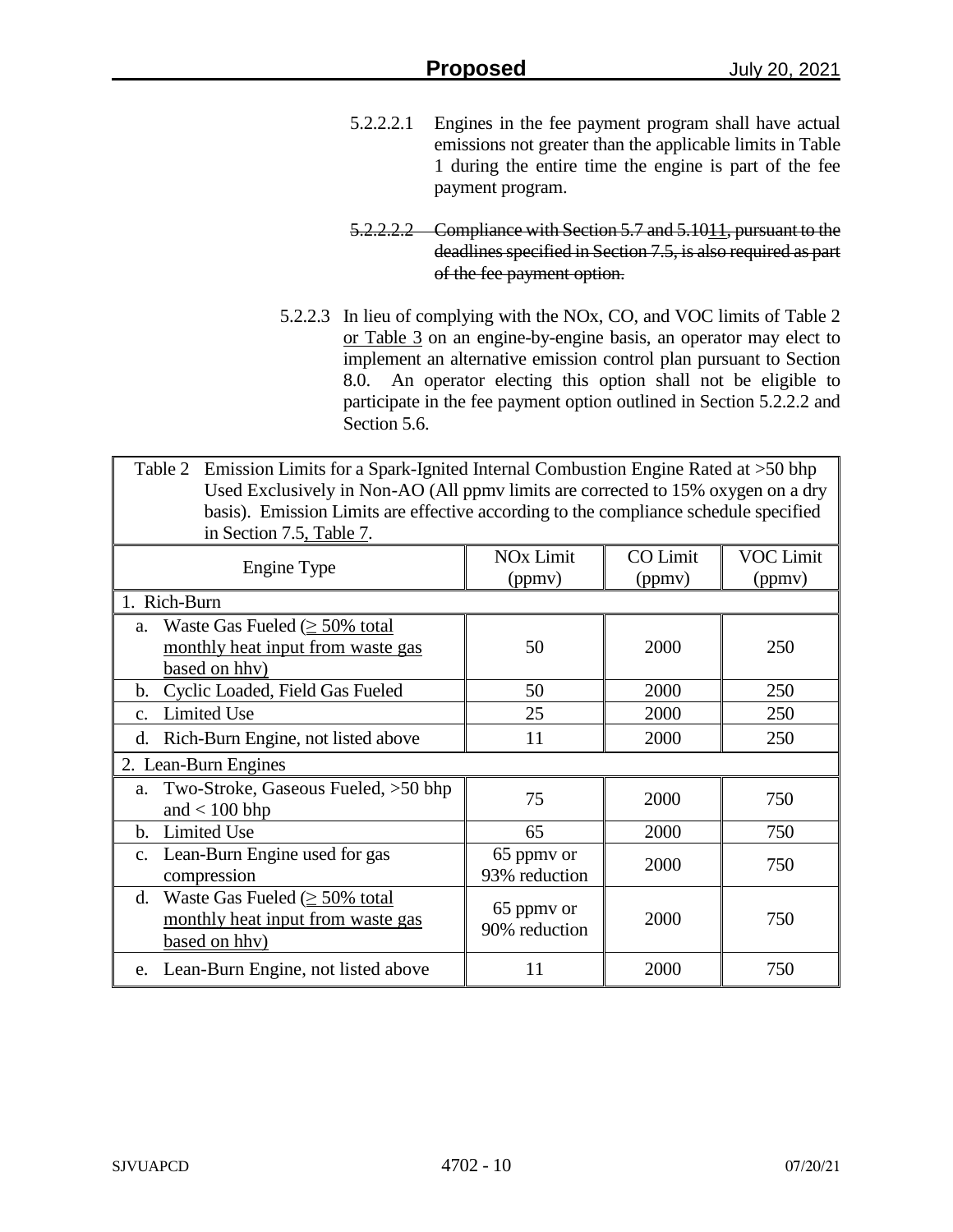| Emission Limits for a Spark-Ignited Internal Combustion Engine Rated at >50 bhp<br>Table 3 |                  |                 |                  |  |  |
|--------------------------------------------------------------------------------------------|------------------|-----------------|------------------|--|--|
| Used Exclusively in Non-AO (All ppmy limits are corrected to 15% oxygen on a dry           |                  |                 |                  |  |  |
| basis). Emission Limits are effective according to the compliance schedule specified       |                  |                 |                  |  |  |
| in Section 7.5, Table 8.                                                                   |                  |                 |                  |  |  |
|                                                                                            | <b>NOx Limit</b> | <b>CO</b> Limit | <b>VOC Limit</b> |  |  |
| <b>Engine Type</b>                                                                         | (ppmy)           | (ppmv)          | (ppmv)           |  |  |
| Rich-Burn                                                                                  |                  |                 |                  |  |  |
| Waste Gas Fueled $( \geq 50\%$ total<br>a.                                                 |                  |                 |                  |  |  |
| monthly heat input from waste gas                                                          | <u> 11</u>       | 2000            | 90               |  |  |
| based on hhv)                                                                              |                  |                 |                  |  |  |
| Cyclic Loaded, Field Gas Fueled<br>11<br>2000<br>90<br>b.                                  |                  |                 |                  |  |  |
| Limited Use<br>c.                                                                          | 11               | 2000            | 90               |  |  |
| Rich-Burn Engine, not listed above<br>d.                                                   | 11               | 2000            | 90               |  |  |
| 2. Lean-Burn Engines                                                                       |                  |                 |                  |  |  |
| Limited Use<br>a.                                                                          | 11               | 2000            | 90               |  |  |
| Lean-Burn Engine used for gas<br>h                                                         |                  |                 |                  |  |  |
| 40<br>90<br>2000<br>compression                                                            |                  |                 |                  |  |  |
| Waste Gas Fueled $(\geq 50\%$ total<br>$c_{\cdot}$                                         |                  |                 |                  |  |  |
| monthly heat input from waste gas                                                          | 40               | 2000            | 90               |  |  |
| based on hhv)                                                                              |                  |                 |                  |  |  |
| d. Lean-Burn Engine, not listed above                                                      | 11               | 2000            | 90               |  |  |

- 5.2.3 Spark-Ignited Engines Used Exclusively in Agricultural Operations (AO)
	- 5.2.3.1 The operator of a spark-ignited internal combustion engine rated at >50 bhp that is used exclusively in AO shall not operate it in such a manner that results in emissions exceeding the limits in Table  $\frac{4}{3}$  for the appropriate engine type on an engine-by-engine basis.

On and after the compliance schedule specified in Section 7.5 Table 9, the operator of a spark-ignited internal combustion engine rated at >50 bhp that is used exclusively in AO shall comply with the emission limits specified in Table 5.

- 5.2.3.2 In lieu of complying with the NOx, CO, and VOC limits of Table 43 or 5 on an engine-by-engine basis, an operator may elect to implement an alternative emission control plan pursuant to Section 8.0.
- 5.2.3.3 An operator of an AO spark-ignited engine that is subject to the applicable requirements of Table  $\frac{43 \text{ or } 5}{4}$  shall not replace such engine with an engine that emits more emissions of NOx, VOC, and CO, on a ppmv basis, (corrected to 15% oxygen on a dry basis) than the engine being replaced.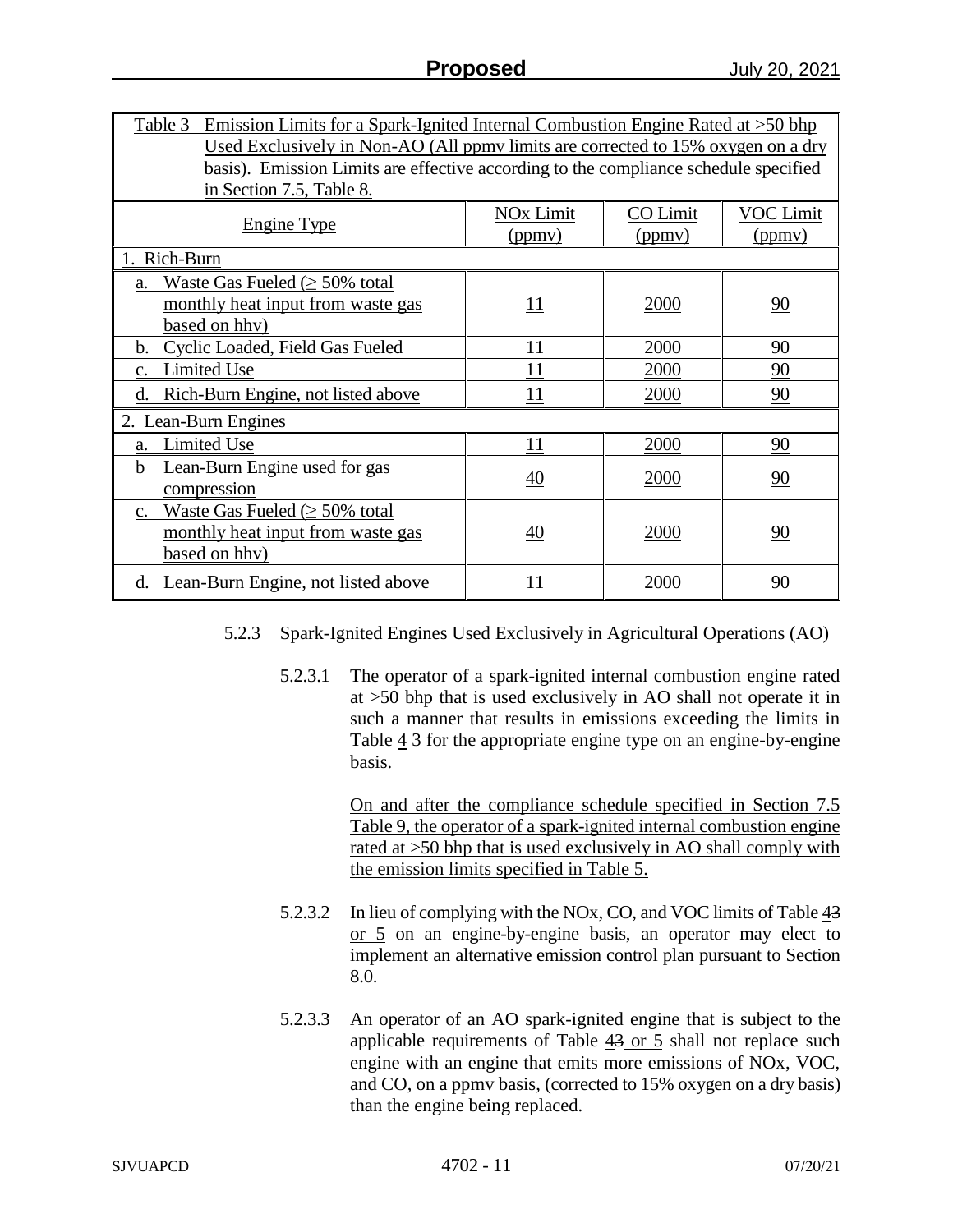| Table 43 Emission Limits/Standards and Compliance Schedule for a Spark-Ignited Internal |                                                                                |                |                  |  |  |
|-----------------------------------------------------------------------------------------|--------------------------------------------------------------------------------|----------------|------------------|--|--|
| Combustion Engine >50 bhp Used Exclusively in AO (All ppmy limits are corrected         |                                                                                |                |                  |  |  |
| to 15% oxygen on a dry basis).                                                          |                                                                                |                |                  |  |  |
| Engine Type                                                                             | <b>NO<sub>x</sub></b> Limit                                                    | CO Limit       | <b>VOC Limit</b> |  |  |
| 1. Rich-Burn                                                                            | 90 ppmy or 80% reduction                                                       | $2000$ ppm $v$ | $250$ ppmy       |  |  |
| 2. Lean-Burn                                                                            | $2000$ ppm $v$<br>150 ppmy or 70% reduction<br>$750$ ppm $v$                   |                |                  |  |  |
| 3. Certified and installed on or<br>before June 16, 2005                                | Meet a Certified Spark-Ignited Engine Standard of<br>$HC + NOx < 0.6$ g/bhp-hr |                |                  |  |  |

| Table 5 Emission Limits/Standards for a Spark-Ignited Internal Combustion Engine > 50 |                                                                                  |                |         |  |  |  |
|---------------------------------------------------------------------------------------|----------------------------------------------------------------------------------|----------------|---------|--|--|--|
|                                                                                       | bhp Used Exclusively in AO (All ppmy limits are corrected to 15% oxygen on a dry |                |         |  |  |  |
| basis). Emission Limits are effective according to the compliance schedule specified  |                                                                                  |                |         |  |  |  |
| in Section 7.5, Table 9.                                                              |                                                                                  |                |         |  |  |  |
| Engine Type<br>CO Limit<br><b>VOC Limit</b><br><b>NO<sub>x</sub></b> Limit            |                                                                                  |                |         |  |  |  |
| $0.15$ g/bhp-hr or 11 ppmv<br>1. Rich-Burn<br>$2000$ ppm $v$<br>90 ppmy               |                                                                                  |                |         |  |  |  |
| 2. Lean-Burn                                                                          | $0.6$ g/bhp-hr or 43 ppmy                                                        | $2000$ ppm $v$ | 90 ppmy |  |  |  |

5.2.4 Certified Compression-Ignited Engines (AO and non-AO)

The operator of a certified compression-ignited engine rated >50 bhp shall comply with the following requirements:

- 5.2.4.1 Repower, replace, or control the engine's emissions to comply with the applicable limits/standards in Table 46 on an engine-byengine basis by the compliance dates as specified in Table 46.
- 5.2.4.2 The annual hours of operation shall be determined on a calendar year basis.
- 5.2.4.3 In lieu of complying with the NO<sub>x</sub>, CO, and VOC limits emission standards of Table 46 on an engine-by-engine basis, an operator may elect to implement an alternative emission control plan pursuant to Section 8.0.
- 5.2.4.4 An operator of an AO compression-ignited engine that is subject to the applicable requirements of Table 4 6 shall not replace such engine with an engine that emits more emissions of NOx, VOC, and CO, on a ppmv basis, (corrected to 15% oxygen on a dry basis) than the engine being replaced.
- 5.2.4.5 Non-AO Compression-ignited engines shall be operated in such a manner to comply with the SOx control requirements of Section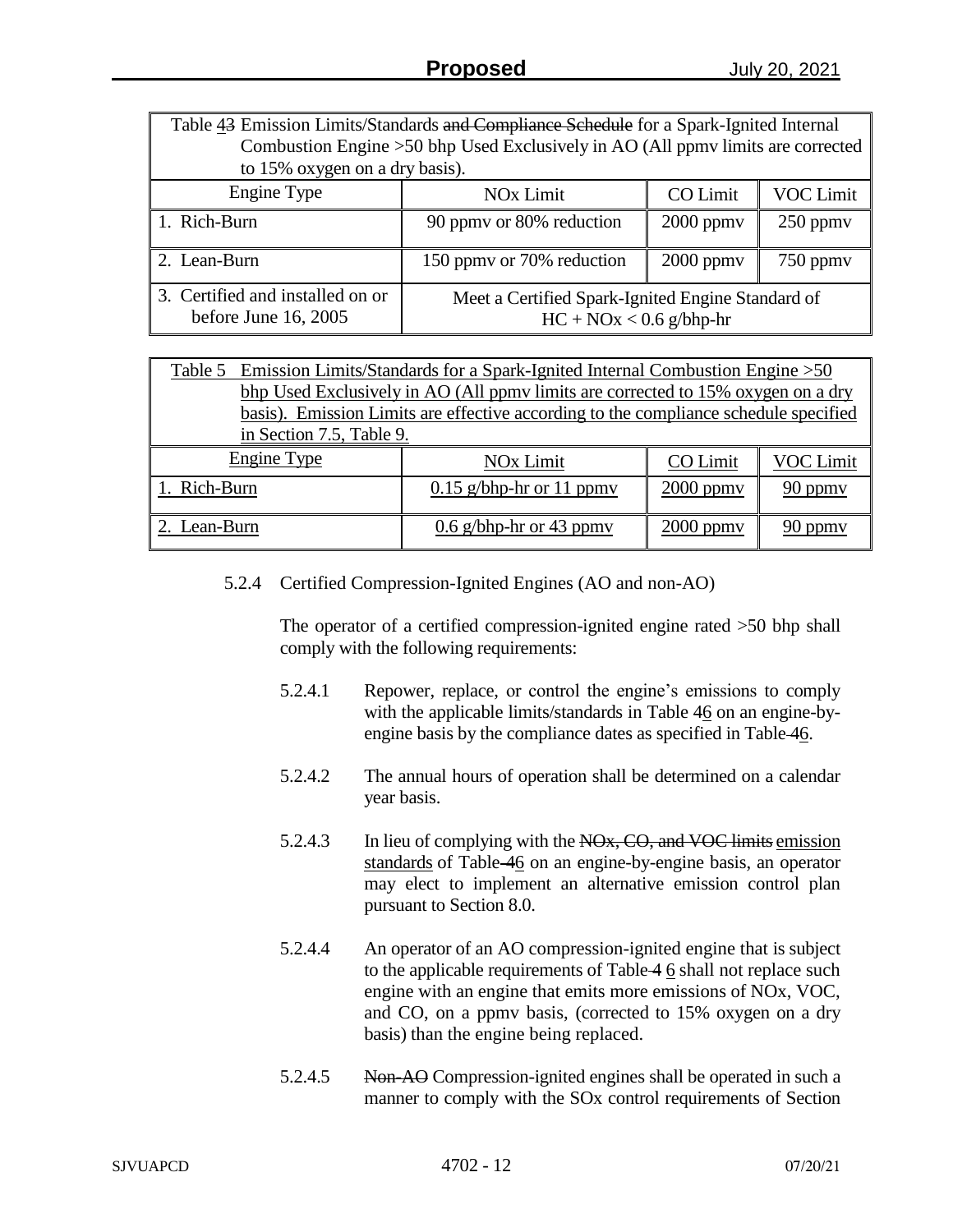5.7, and the SOx monitoring requirements of Section 5.1011, per the compliance dates in Table 6 below for the applicable engine type.

| Table 64 Emission Standards and Compliance Schedule for Compression-Ignited Internal<br><b>Combustion Engine</b> |                                                                                               |                                                                                     |
|------------------------------------------------------------------------------------------------------------------|-----------------------------------------------------------------------------------------------|-------------------------------------------------------------------------------------|
| Engine Type                                                                                                      | Emission<br>Standard                                                                          | <b>Compliance Date</b>                                                              |
| 1. Non-Certified Compression-Ignited Engine Installed on or before January 1, 2015                               |                                                                                               |                                                                                     |
| Greater than 50 bhp but not<br>a.<br>more than 500 bhp                                                           | EPA Tier 3<br>or Tier 4                                                                       | 1/1/2010                                                                            |
| b. Greater than 500 bhp but not<br>more than 750 bhp and less<br>than 1000 annual operating<br>hours             | EPA Tier 3                                                                                    | 1/1/2010                                                                            |
| c. Greater than 750 bhp and<br>less than 1000 annual<br>operating hours                                          | EPA Tier 4                                                                                    | 7/1/2011                                                                            |
| d. Greater than 500 bhp and<br>greater than or equal to 1000<br>annual operating hours                           | 80 ppmv NO <sub>x</sub> ,<br>2,000 ppmy CO,<br>750 ppmv VOC                                   | $1/1/2008$ , if owner has an<br>agreement to electrify, comply<br>by 1/1/2010       |
| 2. Certified Compression-Ignited Engine                                                                          |                                                                                               |                                                                                     |
| EPA Certified Tier 1 or Tier<br>a.<br>2 Engine                                                                   | EPA Tier 4                                                                                    | $1/1/2015$ or 12 years after<br>installation date, but not later<br>than $6/1/2018$ |
| b. EPA Certified Tier 3 or Tier<br>4 Engine                                                                      | Meet Certified<br>Compression-Ignited<br>Engine Standard in effect at<br>time of installation | At time of installation                                                             |

5.2.5 Non-Certified Compression-Ignited Engines (AO and Non-AO)

The operator of a non-certified compression-ignited engine, in place on or before June 1, 2006, shall comply with the Emission Standard and Compliance Date in Table-46 based on the non-certified compressionignited engine that was in place on June 1, 2006, unless the operator meets one of the following conditions:

5.2.5.1 Replace the non-certified compression-ignited engine with a nonmodified Tier 3 or a non-modified Tier 4 engine after June 1, 2006;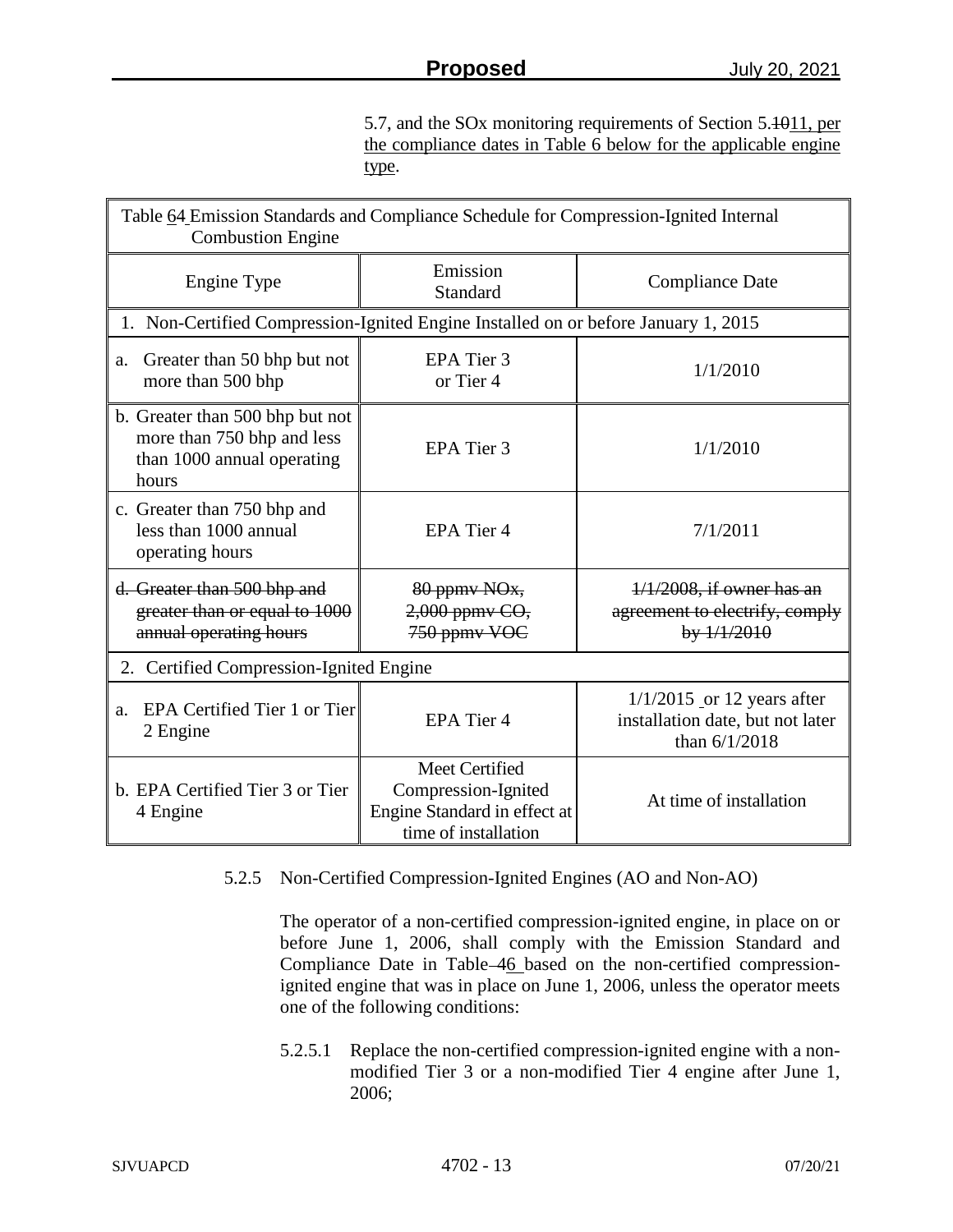- 5.3 All continuous emission monitoring systems (CEMS) emissions measurements shall be averaged over a period of 15 consecutive minutes. Any 15-consecutive-minute block average CEMS measurement exceeding the applicable emission limits of this rule shall constitute a violation of this rule.
- 5.4 Percent emission reductions, if used to comply with the NOx emission limits of Section 5.2, shall be calculated as follows:
	- 5.4.1 For engines with external control devices that are not operated in combination with a second emission control device or technique, percent reduction shall be calculated using emission samples taken at the inlet and outlet of the control device.
	- 5.4.2 For engines without external control devices and for engines with an external control device in combination with a second emission control device or technique, percent reduction shall be based on source test results for the uncontrolled engine and the engine after the control device or technique has been employed. In this situation, the engine's typical operating parameters, loading, and duty cycle shall be documented and repeated at each successive post-control source test to ensure that the engine is meeting the percent reduction limit. When representative source sampling prior to the application of an emissions control technology or technique is not available, the APCO may approve the use of a manufacturer's uncontrolled emissions information or source sampling from a similar, uncontrolled engine.
- 5.5 The operator of an internal combustion engine that uses percent emission reduction to comply with the NOx emission limits of Section 5.2 shall provide an accessible inlet and outlet on the external control device or the engine as appropriate for taking emission samples and as approved by the APCO.
- 5.6 Payment of an Annual Fee In Lieu of Complying with a NOx Emission Limit

The operator of a non-AO spark-ignited engine who elects to comply under Section 5.2.2.2 shall comply with the requirements of Sections 5.6 by the schedule specified in Section 7.6 and all other applicable provisions of this rule.

The emissions fee compliance option provided under Section 5.2.2.2 shall sunset after December 31, 2023, where after an operator must comply with the NOx emissions limit requirements in Table 3, per the compliance schedule included in Section 7.5. The final emissions fee payment shall be due to the District no later than July 1, 2024.

5.6.1 An operator shall pay a total annual fee to the District based on the total NOx emissions from those engines that will be subject to Section 5.2.2.2. The annual fee shall be calculated in the following manner: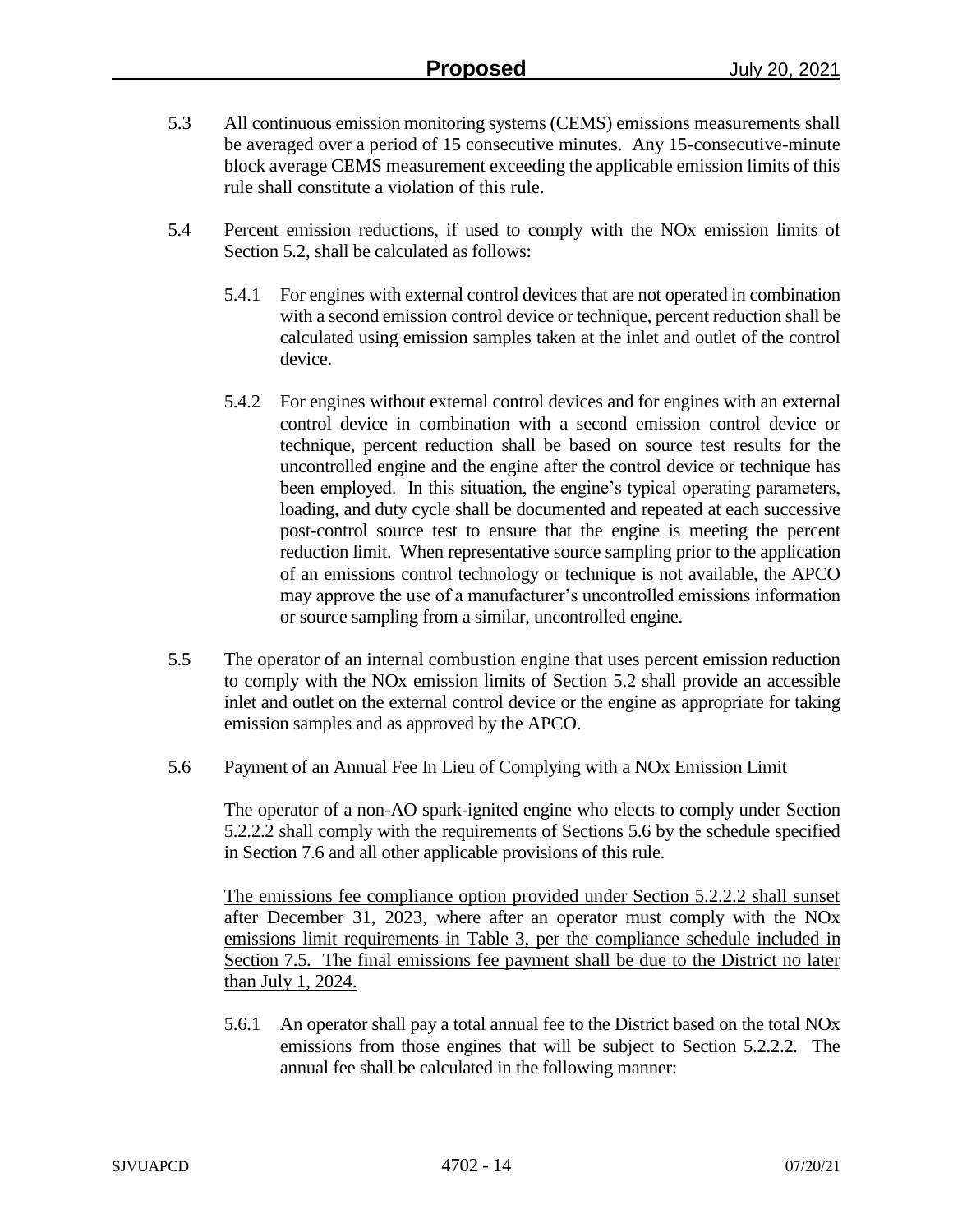- 5.6.1.1 The operator shall calculate the total emissions for all engines operating at a stationary source that will comply with Section 5.2.2.2. The total NOx emissions shall be calculated in accordance with Section 5.6.1.3.
- 5.6.1.2 The total annual fee shall be calculated in accordance with Section 5.6.1.4. These calculations include only the units that have been identified to comply with Section 5.2.2.2.

### 5.6.1.3 Total Emissions (TE) Calculation

| $E_{(engine)}$ |     | $= A x B x C x D x 2.147 x 10^{-16}$                                                           |
|----------------|-----|------------------------------------------------------------------------------------------------|
| Where:         |     |                                                                                                |
| $E_{(engine)}$ |     | Annual NO <sub>x</sub> emissions for each unit, in<br>tons/year.                               |
| A              | $=$ | NO <sub>x</sub> emission limit for the Permit-to-Operate, in<br>ppmvd corrected to 15% oxygen. |
| B              |     | $=$ Annual fuel use (ft3/year)                                                                 |
| C              |     | Fuel higher heating value (Btu/ft3) for natural<br>gas use 1,000 Btu/ft3                       |
| D              | $=$ | Fuel F-Factor at 60°F (Ddscf/MMBtu) for<br>natural gas use 8,579 Ddscf/MMBtu                   |
| TE             |     | $=$ $\sum$ E(engine)                                                                           |
| Where:         |     |                                                                                                |

 $\sum E$ (engine) = Sum of all NOx emissions from all units in the

# annual fee program, in tons per year. 5.6.1.4 Total Annual Fee Calculation

| <b>Total Annual</b><br>Fee | $=$ (TE x FR) + Administrative Fee                                           |
|----------------------------|------------------------------------------------------------------------------|
| Where:                     |                                                                              |
| TE.                        | = Total Emissions, in tons per year, as calculated<br>in Section $5.6.1.3$ . |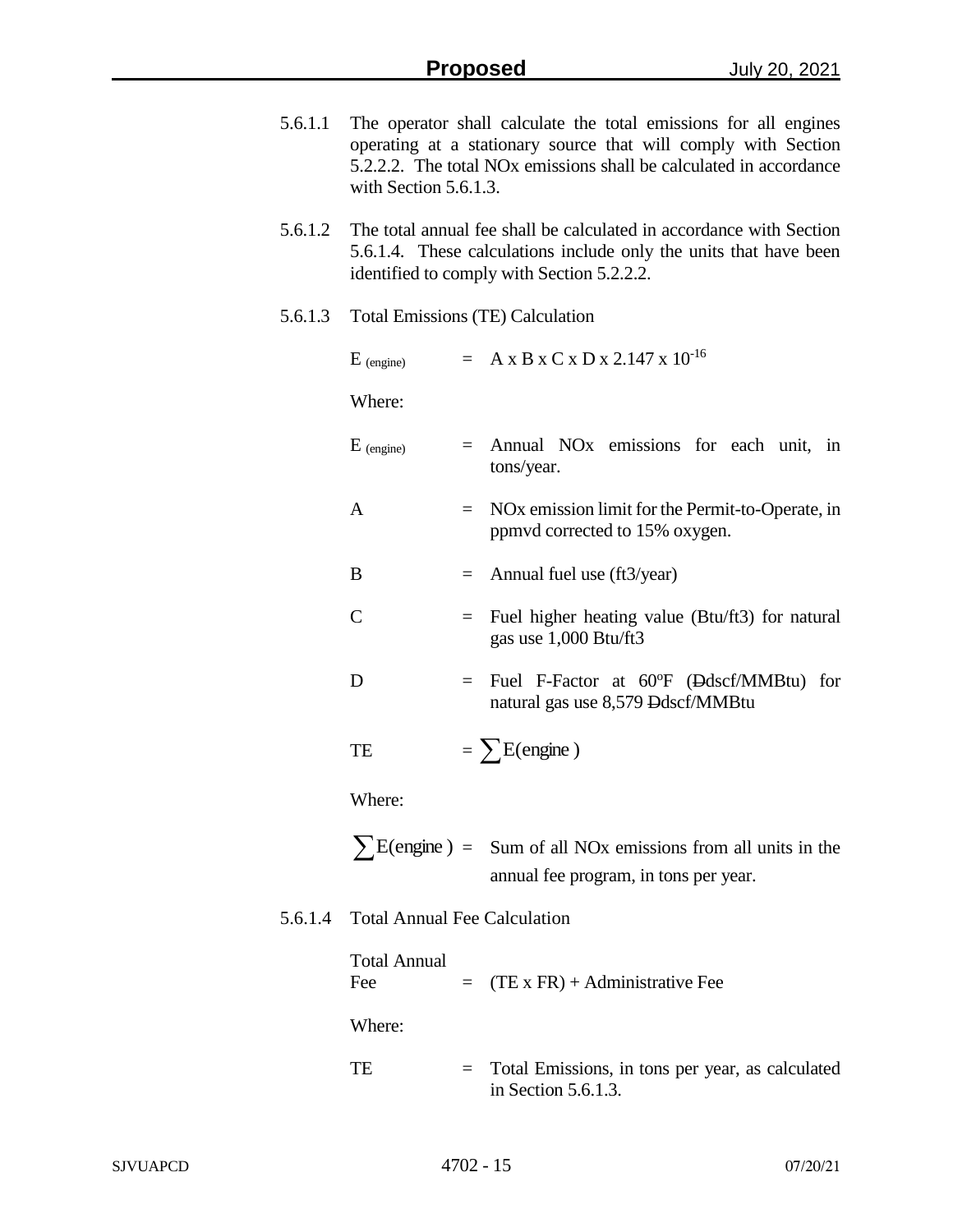$FR$  (Fee Rate) = the cost of NOx reductions, in dollars per ton, as established by District Rule 9510. Under no circumstances shall the cost per ton of NOx reductions exceed the cost effectiveness threshold for the Carl Moyer Cost Effectiveness, as established by the applicable state law.

Administrative Fee  $= 4\% \times (TE \times FR)$ 

5.7 Sulfur Oxides (SOx) Emission Control Requirements

On and after the compliance schedules specified in Section -7.0, operators of non-AO spark-ignited engines and non-AO-compression-ignited engines shall comply with one of the following requirements:

- 5.7.1 Operate the engine exclusively on PUC-quality natural gas, commercial propane, butane, or liquefied petroleum gas, or a combination of such gases; or
- 5.7.2 Limit gaseous fuel sulfur content to no more than five (5) grains of total sulfur per one hundred (100) standard cubic feet; or
- 5.7.3 Use California Reformulated Gasoline for gasoline-fired spark-ignited engines; or
- 5.7.4 Use California Reformulated Diesel for compression-ignited engines; or
- 5.7.5 Operate the engine on liquid fuel that contains no more than 15 ppm sulfur, as determined by the test method specified in Section 6.4.6; or
- 5.7.6 Install and properly operate an emission control system that reduces  $SO<sub>2</sub>$ emissions by at least 95% by weight as determined by the test method specified in Section 6.4.6.
- 5.7.7 For AO IC engines fueled with digester gas installed before 12/31/2021, limit fuel sulfur content to no more than 250 ppmv. For AO IC engines fueled with digester gas installed on or after 12/31/2021, units must comply with Section 5.7.2 or 5.7.6, above.
- 5.8 Particulate Matter (PM) Emission Control Requirements

On and after the compliance schedule specified in Section 5.2.4 and 7.0, operators of engines subject to this rule shall limit emissions of particulate matter through compliance with the following requirements: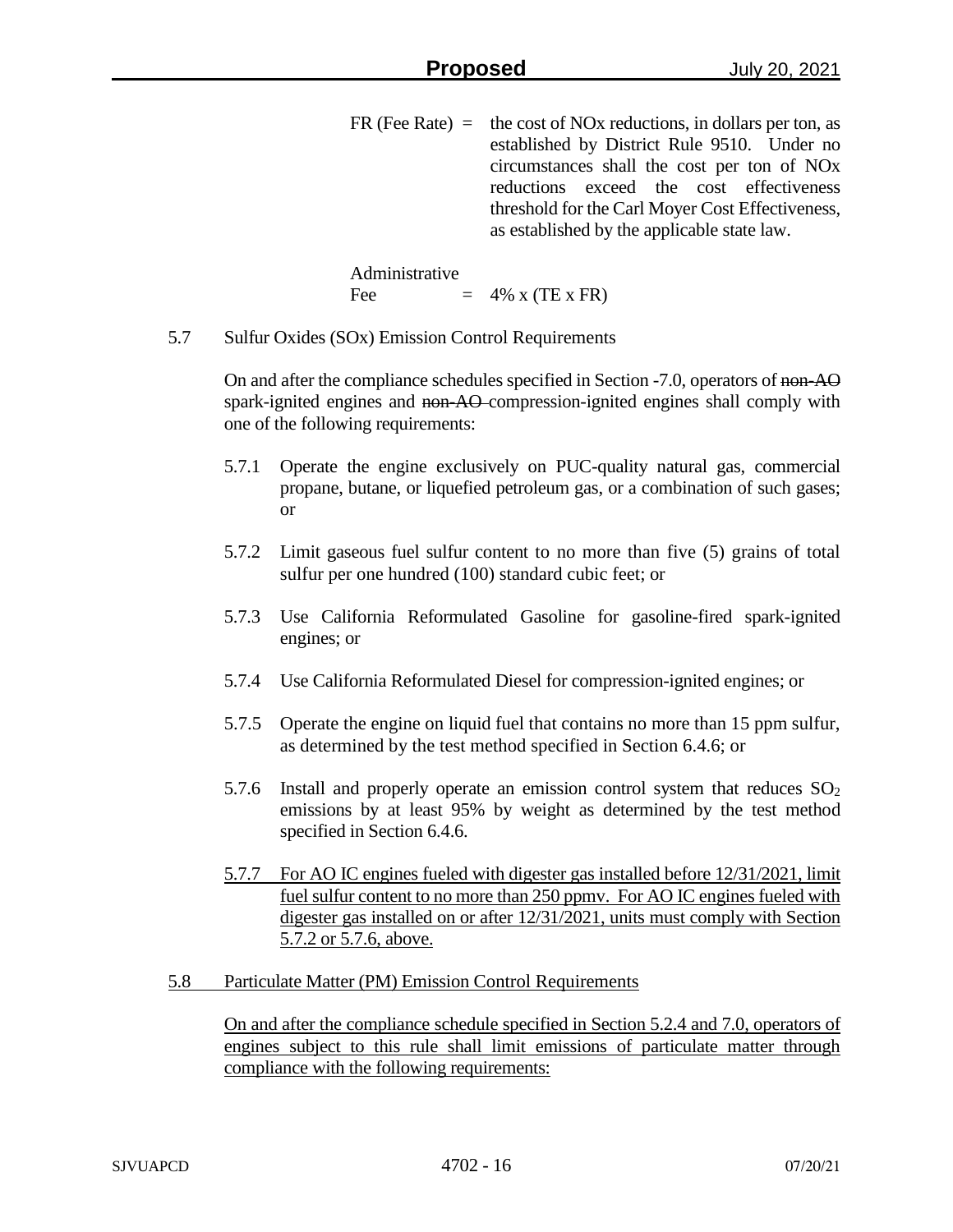- 5.8.1 Spark-ignited engines shall comply with the requirements of Section 5.7.
- 5.8.2 Compression-ignited engines shall comply with the applicable CARB/EPA Tier certification standard at the time of installation per Table 6.
- 5.8-9 Monitoring Requirements: Non-AO Spark-Ignited Engines and Engines in an AECP (Section 8.0)

The operator of a non-AO spark-ignited engine subject to the requirements of Section 5.2 or any engine subject to the requirements of Section 8.0 shall comply with the following requirements:

- 5.89.1 For each engine with a rated brake horsepower of 1,000 bhp or greater and which is allowed by Permit-to-Operate or Permit-Exempt Equipment Registration condition to operate more than 2,000 hours per calendar year, or with an external emission control device, either install, operate, and maintain continuous monitoring equipment for NOx, CO, and oxygen, as identified in Rule 1080 (Stack Monitoring), or install, operate, and maintain APCOapproved alternate monitoring. The monitoring system may be a continuous emissions monitoring system (CEMS), a parametric emissions monitoring system (PEMS), or an alternative monitoring system approved by the APCO. APCO-approved alternate monitoring shall consist of one or more of the following:
	- 5.89.1.1 Periodic NOx and CO emission concentrations,
	- 5.89.1.2 Engine exhaust oxygen concentration,
	- 5.89.1.3 Air-to-fuel ratio,
	- 5.89.1.4 Flow rate of reducing agents added to engine exhaust,
	- 5.89.1.5 Catalyst inlet and exhaust temperature,
	- 5.89.1.6 Catalyst inlet and exhaust oxygen concentration, or
	- 5.89.1.7 Other operational characteristics.
- 5.89.2 For each engine not subject to Section 5.89.1, monitor operational characteristics recommended by the engine manufacturer or emission control system supplier, and approved by the APCO.
- 5.89.3 For each engine with an alternative monitoring system, submit to, and receive approval from the APCO, adequate verification of the alternative monitoring system's acceptability. This would include data demonstrating the system's accuracy under typical operating conditions for the specific application and any other information or data deemed necessary in assessing the acceptability of the alternative monitoring system.
- 5.89.4 For each engine with an APCO approved CEMS, operate the CEMS in compliance with the requirements of 40 Code of Federal Regulations (CFR) Part 51, 40 CFR Parts 60.7 and 60.13 (except subsection h), 40 CFR Appendix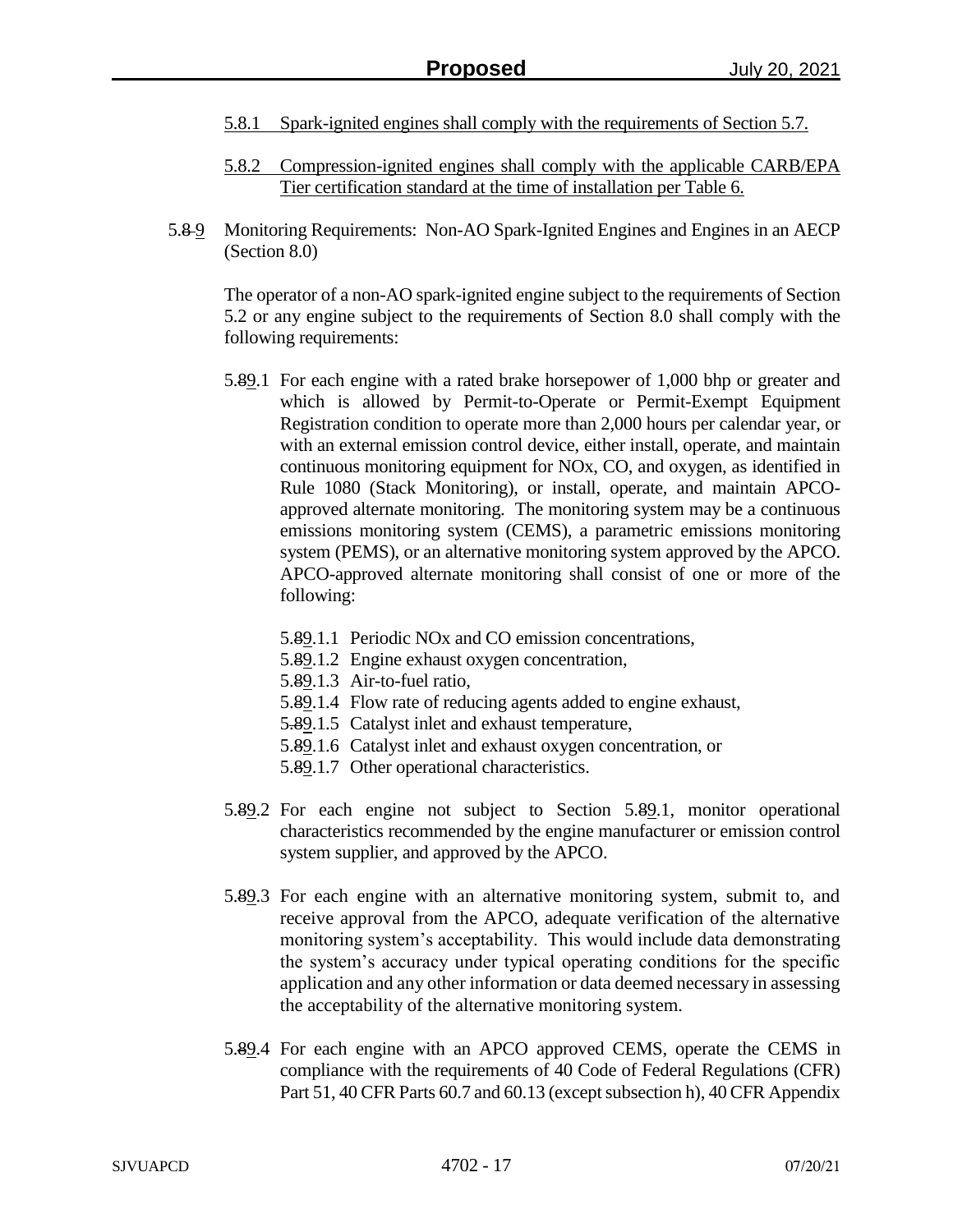B (Performance Specifications), 40 CFR Appendix F (Quality Assurance Procedures), and applicable provisions of Rule 1080 (Stack Monitoring).

- 5.89.5 For each engine, have the data gathering and retrieval capabilities of an installed monitoring system described in Section 5.89 approved by the APCO.
- 5.89.6 For each engine, install and operate a functional nonresettable elapsed time meter.
	- 5.89.6.1 In lieu of installing a nonresettable elapsed time meter, the operator may use an alternative device, method, or technique, in determining operating time provided that the alternative is approved by the APCO and EPA and is allowed by a Permit-to-Operate or Permit-Exempt Equipment Registration condition.
	- 5.89.6.2 The operator shall properly maintain and operate the nonresettable elapsed time meter or alternative device in accordance with the manufacturer's instructions.
- 5.89.7 For each engine, implement the Inspection and Monitoring (I&M) plan, if any, submitted to and approved by the APCO pursuant to Section 6.5.
- 5.89.8 For each engine, collect data through the I&M plan in a form approved by the APCO.
- 5.89.9 For each engine, use a portable NO<sub>x</sub> analyzer to take NO<sub>x</sub> and CO emission readings and oxygen concentration readings to verify compliance with the emission requirements of Section 5.2 or Section 8.0 during each calendar quarter in which a source test is not performed and the engine is operated.
	- 5.89.9.1 If an engine is operated less than 120 calendar days per calendar year, take one NOx and CO emission reading and oxygen concentration reading during the calendar year in which a source test is not performed and the engine is operated.
	- 5.89.9.2All emission readings shall be taken with the engine operating either at conditions representative of normal operations or conditions specified in the Permit-to-Operate or Permit-Exempt Equipment Registration.
	- 5.89.9.3The analyzer shall be calibrated, maintained, and operated in accordance with the manufacturer's specifications and recommendations or a protocol approved by the APCO.
	- 5.89.9.4All NOx and CO emissions readings shall be reported to the APCO in a manner approved by the APCO.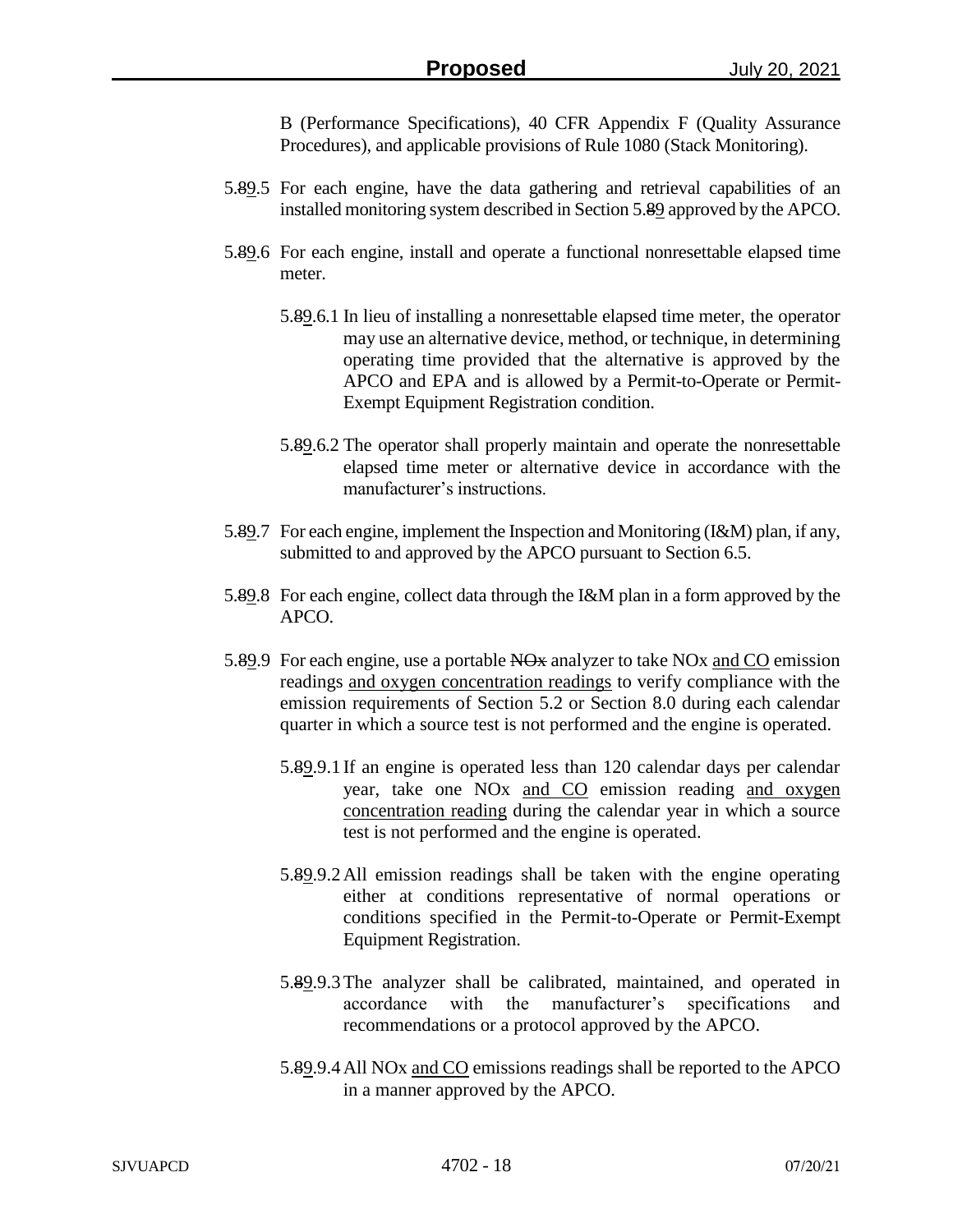- 5.89.9.5NOx and CO emission readings taken pursuant to this section shall be averaged over a 15 consecutive-minute period by either taking a cumulative 15 consecutive-minute sample reading or by taking at least five (5) readings evenly spaced out over the 15 consecutiveminute period.
- 5.89.10 The APCO shall not approve an alternative monitoring system unless it is documented that continued operation within ranges of specified emissionsrelated performance indicators or operational characteristics provides a reasonable assurance of compliance with applicable emission limits. The operator shall source test over the proposed range of surrogate operating parameters to demonstrate compliance with the applicable emission standards.
- 5.89.11 For each engine subject to Section 8.0, install and operate a functional nonresettable fuel meter.
	- 5.89.11.1In lieu of installing a nonresettable fuel meter, the operator may use an alternative device, method, or technique in determining daily fuel consumption provided that the alternative is approved by the APCO and EPA.
	- 5.89.11.2The operator shall properly maintain, operate, and calibrate the required fuel meter in accordance with the manufacturer's instructions.
- 5.910 Monitoring Requirements: All Other Engines
	- 5.910.1The operator of any of the following engines shall comply with the requirements specified in Section 5.910.2 through Section 5.910.5 below:
		- 5.910.1.1An AO spark-ignited engine subject to the requirements of Section 5.2;
		- 5.910.1.2A compression-ignited engine subject to the requirements of Section 5.2; or
		- 5.910.1.3An engine subject to Section 4.2.
	- 5.910.2Properly operate and maintain each engine as recommended by the engine manufacturer or emission control system supplier.
	- 5.910.3Monitor the operational characteristics of each engine as recommended by the engine manufacturer or emission control system supplier.
	- 5.910.4Install and operate a functional nonresettable elapsed time meter.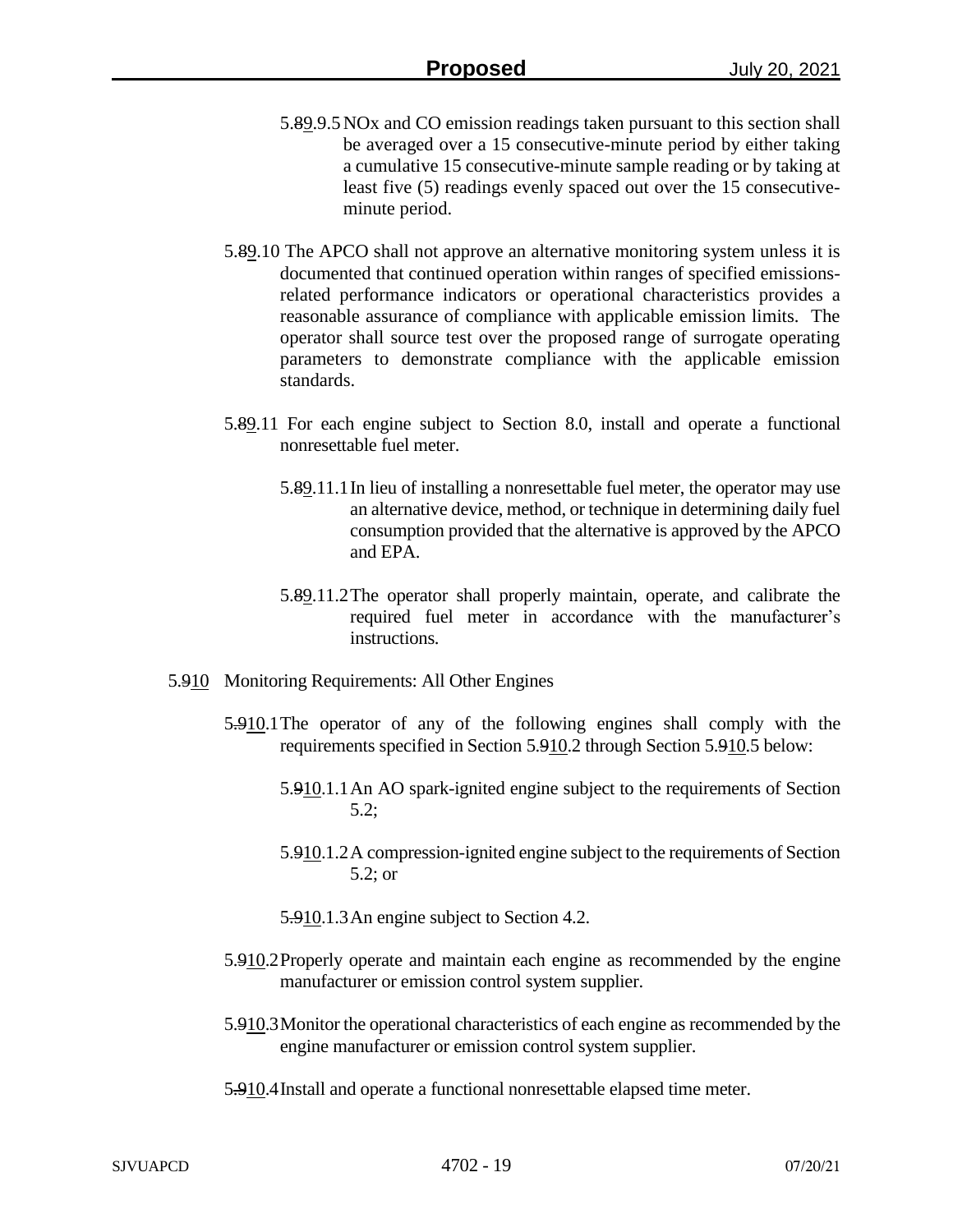- 5.910.4.1In lieu of installing a nonresettable elapsed time meter, the operator may use an alternative device, method, or technique, in determining operating time provided that the alternative is approved by the APCO and EPA and is allowed by a Permit-to-Operate or Permit-Exempt Equipment Registration condition.
- 5.910.4.2The operator shall properly maintain and operate the nonresettable elapsed time meter or alternative device in accordance with the manufacturer's instructions.
- 5.910.5 The operator of an AO spark-ignited engine that has been retro-fitted with a NOx exhaust control that has not been certified in accordance with Section 9.0 Exhaust Control System Certification Requirements, or a compressionignited engine that has been retro-fitted with a NOx exhaust control shall comply with the following:

All AO spark-ignited engines and compression-ignited engines that have been retro-fitted with a NOx exhaust control, except certified spark-ignited engines, engines certified per Section 9.0, and certified compression-ignited engines, shall comply with Sections 5.10.5.1 through 5.10.5.7.

- 5.910.5.1 Use a portable NO<sub>x</sub> analyzer to take NO<sub>x</sub> and CO emission readings and oxygen concentration readings to demonstrate compliance with the emission requirements of Section 5.2.
- 5.9.5.2 The operator of a compression-ignited engine that is subject to the limits/standards of Section 5.2 Table 4 Category 1.d shall use a portable NOx analyzer to take NOx emission readings at least once every six (6) months that the engine is operated.
- 5.910.5.32 The operator of any other engine that has been retro-fitted with a NOx exhaust control shall use a portable NOx analyzer to take NO<sub>x</sub> and CO emission readings and oxygen concentration readings at least once every 24 months that the engine is operated.
- 5.910.5.43 All emission readings shall be taken with the engine operating either at conditions representative of normal operations or conditions specified in the Permit-to-Operate or Permit-Exempt Equipment Registration.
- 5.910.5.54 The portable NO<sub>x</sub> analyzer shall be calibrated, maintained, and operated in accordance with the manufacturer's specifications and recommendations or a protocol approved by the APCO.
- 5.910.5.65 All NOx and CO emissions readings shall be reported to the APCO in a manner approved by the APCO.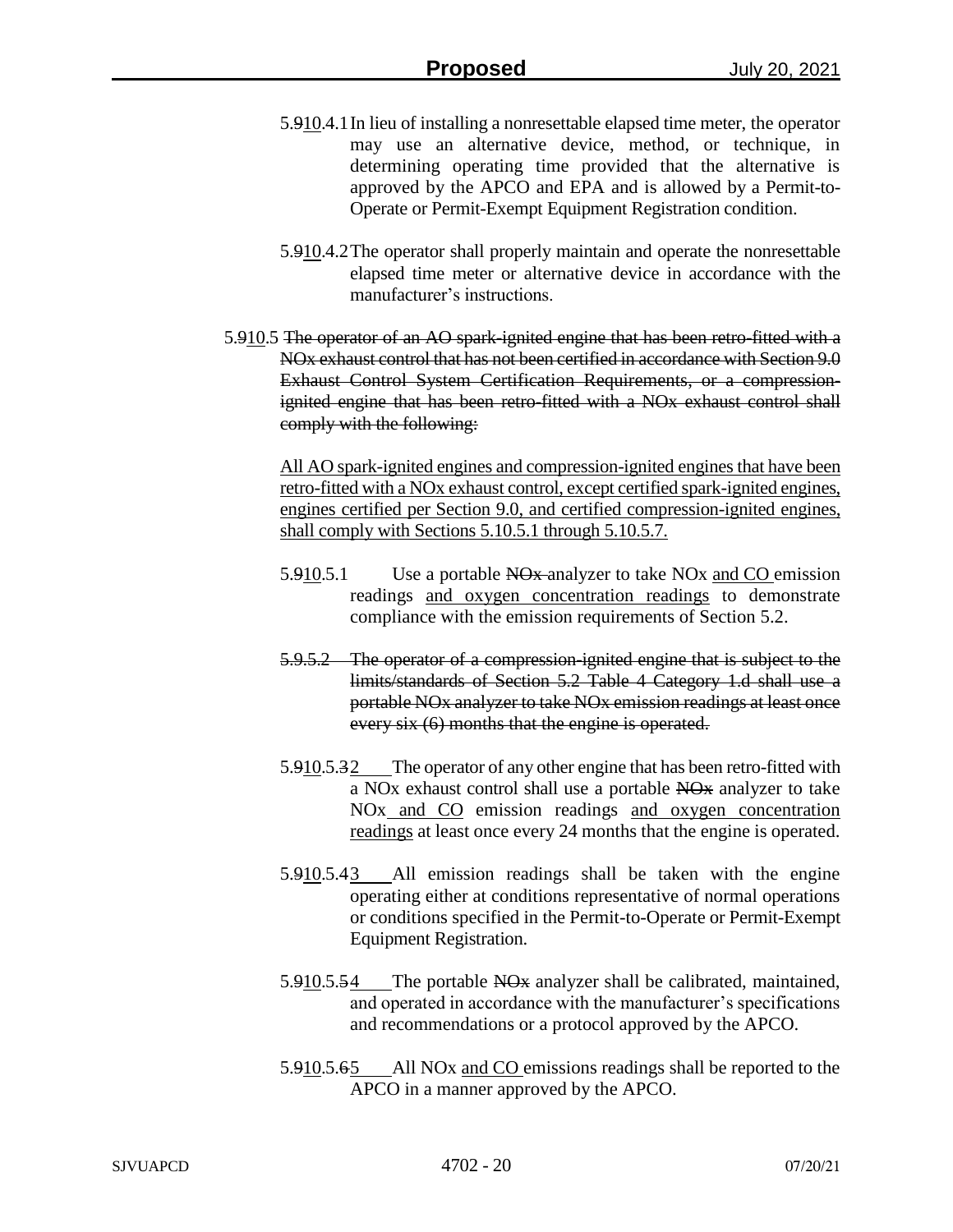- 5.910.5.76 NOx and CO emission readings taken pursuant to this section shall be averaged over a 15 consecutive-minute period by either taking a cumulative 15 consecutive-minute sample reading or by taking at least five (5) readings evenly spaced out over the 15 consecutive-minute period.
- 5.1011 SOx Emissions Monitoring Requirements

On and after the compliance schedules specified in Section 7.0, an operator of an non-AO engine shall comply with the following requirements:

- 5.1011.1An operator of an engine complying with Sections 5.7.2,  $\sigma$  -5.7.5, or Section 5.7.7 shall perform an annual fuel sulfur fuel analysis in accordance with the test methods in Section 6.4. The operator shall keep the records of the fuel analysis and shall provide it to the District upon request,
- 5.1011.2An operator of an engine complying with Section 5.7.6 by installing and operating a control device with at least 95% by weight SOx reduction efficiency shall submit for approval by the APCO the proposed key system operating parameters and frequency of the monitoring and recording not later than July 1, 2013, and
- 5.1011.3An operator of an engine complying with Section 5.7.6 shall perform an annual source test unless a more frequent sampling and reporting period is included in the Permit-to-Operate. Source tests shall be performed in accordance with the test methods in Section 6.4.
- 5.112 Permit-Exempt Equipment Registration Requirements

The operator of an engine used exclusively in agricultural operations shall register such engine pursuant to Rule 2250 (Permit-Exempt Equipment Registration), except for an engine that meets any one of the following conditions:

- 5.112.1 The engine is required to have a Permit-to-Operate pursuant to California Health and Safety Code Section 42301.16; or
- 5.112.2 The engine is not required to comply with Section 5.2 of this rule.
- 6.0 Administrative Requirements
	- 6.1 Emission Control Plan

The operator of an engine subject to the requirements of Section 5.2 Table 3 Categories 1a, 1b, 1c, 2a, 2b, and 2c, and Table 5 of this rule shall submit to the APCO an APCO-approvable emission control plan of all actions to be taken to satisfy the emission requirements of Section 5.2 and the compliance schedules of Section 7.0. If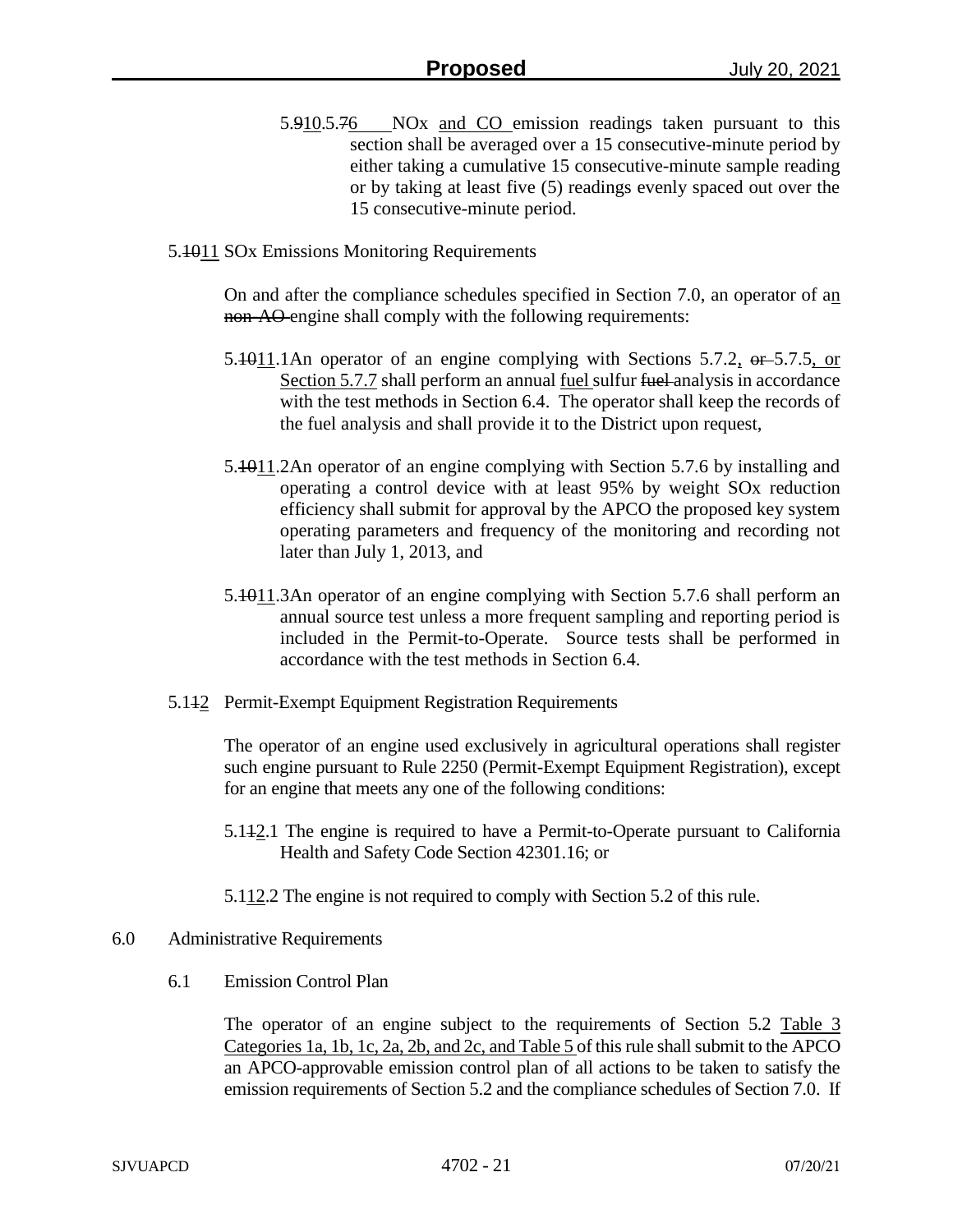there is no change to the previously-approved emission control plan, the operator shall submit a letter to the District indicating that the previously approved plan is still valid.

- 6.1.1 The requirement to submit an emission control plan shall apply to the following engines:
	- 6.1.1.1 Engines that have been retrofitted with an exhaust control device, except those certified per Section 9.0;
	- 6.1.1.2 Engines subject to Section 8.0;
	- 6.1.1.3 An AO spark-ignited engine that is subject to the requirements of Section 8.0;
	- 6.1.1.4 An AO spark-ignited engine that has been retrofitted with a catalytic emission control and is not subject to the requirements of Section 8.0.
- 6.1.12 Such emission control plan shall contain the following information, as applicable for each engine:
	- 6.1.12.1 Permit-to-Operate number, Authority-to-Construct number, or Permit-Exempt Equipment Registration number,
	- 6.1.12.2 Engine manufacturer,
	- 6.1.12.3 Model designation and engine serial number,
	- 6.1.12.4 Rated brake horsepower,
	- 6.1.12.5 Type of fuel and type of ignition,
	- 6.1.12.6 Combustion type: rich-burn or lean-burn,
	- 6.1.12.7 Total hours of operation in the previous one-year period, including typical daily operating schedule,
	- 6.1.12.8 Fuel consumption (cubic feet for gas or gallons for liquid) for the previous one-year period,
	- 6.1.12.9 Stack modifications to facilitate continuous in-stack monitoring and to facilitate source testing,
	- 6.1.12.10 Type of control to be applied, including in-stack monitoring specifications,
	- 6.1.12.11 Applicable emission limits,
	- 6.1.12.12 Documentation showing existing emissions of NOx, VOC, and CO, except for Certified Spark-Ignited Engines and those certified per Section 9.0, and
	- 6.1.12.13 Date that the engine will be in full compliance with this rule.
- 6.1.23 The emission control plan shall identify the type of emission control device or technique to be applied to each engine and a construction/removal schedule, or shall provide support documentation sufficient to demonstrate that the engine is in compliance with the emission requirements of this rule.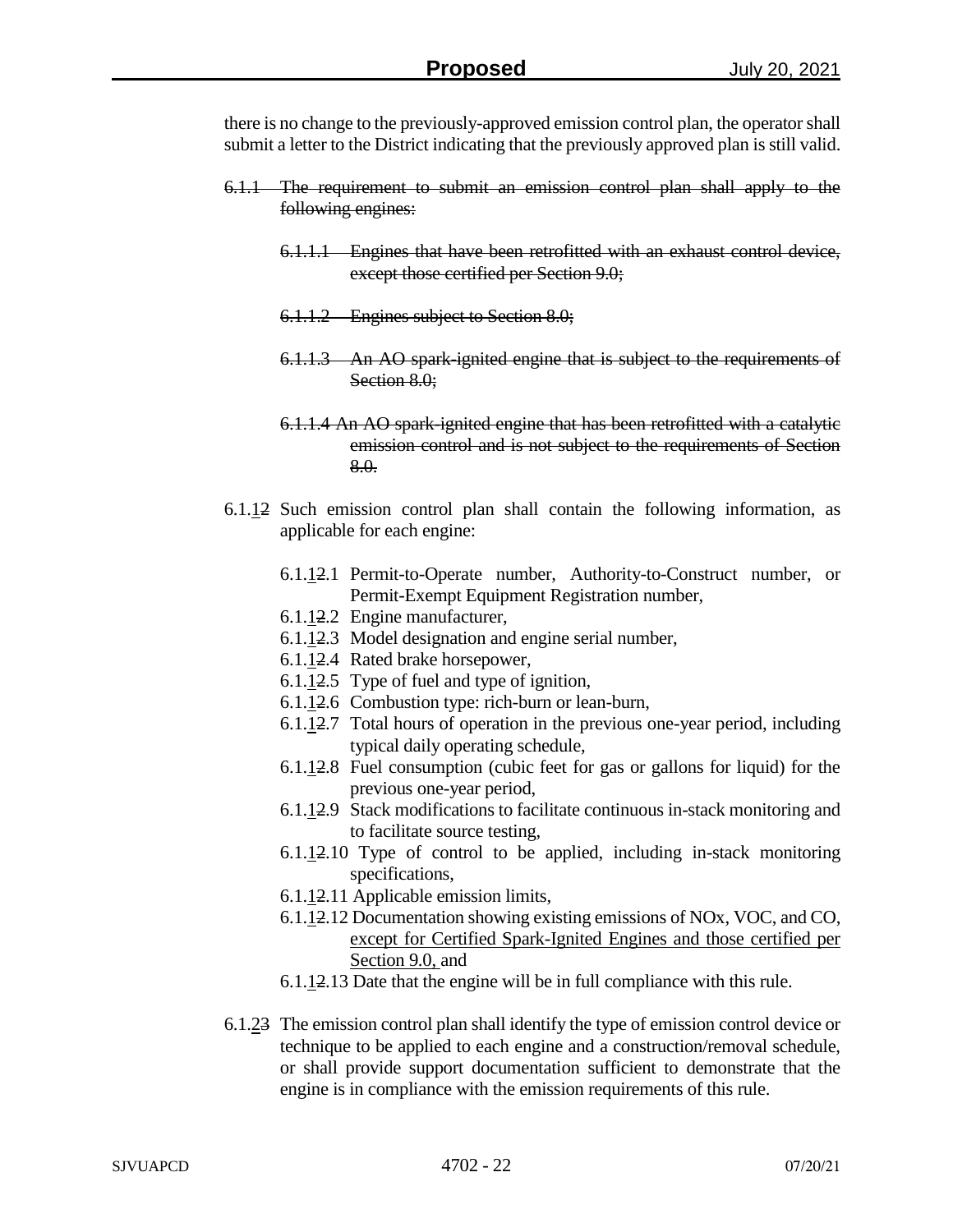- 6.1.34 For an engine being permanently removed from service, the emission control plan shall include a letter of intent pursuant to Section 7.2.
- 6.2 Recordkeeping
	- 6.2.1 The operator of an engine subject to the requirements of Section 5.2 of this rule shall maintain an engine operating log to demonstrate compliance with this rule. This information shall be retained for a period of at least five years, shall be readily available, and be made available to the APCO upon request. The engine operating log shall include, on a monthly basis, the following information:
		- 6.2.1.1 Total hours of operation,
		- 6.2.1.2 Type of fuel used,
		- 6.2.1.3 Maintenance or modifications performed,
		- 6.2.1.4 Monitoring data,
		- 6.2.1.5 Compliance source test results, and
		- 6.2.1.6 Any other information necessary to demonstrate compliance with this rule.
		- 6.2.1.7 For an engine subject to Section 8.0, the quantity (cubic feet of gas or gallons of liquid) of fuel used on a daily basis.
	- 6.2.2 The data collected pursuant to the requirements of Section 5.89 and Section 5.910 shall be maintained for at least five years, shall be readily available, and made available to the APCO upon request.
	- 6.2.3 An operator claiming an exemption under Section 4.2 or Section 4.3 shall maintain annual operating records. This information shall be retained for at least five years, shall be readily available, and provided to the APCO upon request. The records shall include, but are not limited to, the following:
		- 6.2.3.1 Total hours of operation,
		- 6.2.3.2 The type of fuel used,
		- 6.2.3.3 The purpose for operating the engine,
		- 6.2.3.4 For emergency standby engines, all hours of non-emergency and emergency operation shall be reported, and
		- 6.2.3.5 Other support documentation necessary to demonstrate claim to the exemption.
- 6.3 Compliance Testing

The operator of an engine subject to the requirements of Section 5.2 or the requirements of Section 8.0 shall comply with the following requirements: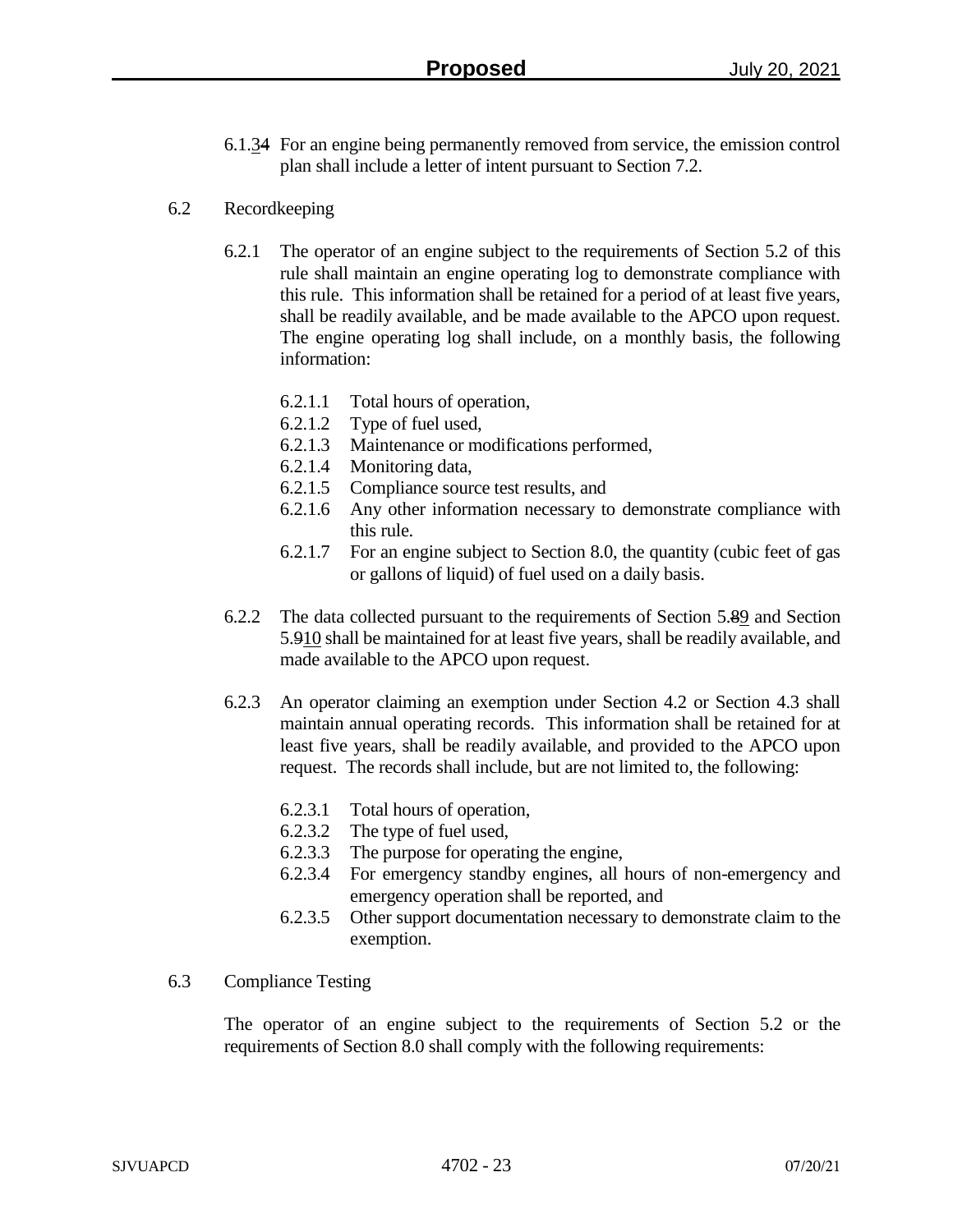- 6.3.1 The requirements of Section 6.3.2 through Section 6.3.4 shall apply to the following engines:
	- 6.3.1.1 Engines that have been retrofitted with an exhaust control device, except those certified per Section 9.0;
	- 6.3.1.2 Engines subject to Section 8.0;
	- 6.3.1.3 An AO spark-ignited engine that is subject to the requirements of Section 8.0;
	- 6.3.1.4 An AO spark-ignited engine that has been retrofitted with a catalytic emission control and is not subject to the requirements of Section 8.0.

All spark-ignited engines and compression-ignited engines that have been retro-fitted with a NOx exhaust control, except certified spark-ignited engines, those certified per Section 9.0, and certified compression-ignited engines, shall comply with Sections 6.3.2 through 6.3.4.

- 6.3.2 Demonstrate compliance with applicable limits, ppmv or percent reduction, in accordance with the test methods in Section 6.4, as specified below:
	- 6.3.2.1 By the applicable date specified in Section 5.2, and at least once every 24 months thereafter, except for an engine subject to Section 6.3.2.2.
	- 6.3.2.2 By the applicable date specified in Section 5.2 and at least once every 60 months thereafter, for an AO spark-ignited engine that has been retro-fitted with a catalytic emission control device.
	- 6.3.2.3 A portable analyzer may be used to show initial compliance with the applicable limits/standards in Section 5.2 for AO spark-ignited engines, provided the criteria specified in Sections 6.3.2.3.1 to 6.3.2.3.5 are met, and a source test is conducted in accordance with Section 6.3.2 within 12 months from the required compliance date.
		- 6.3.2.3.1 A minimum of 15 minutes of runtime must be measured with data recorded at a minimum of 15, evenly spaced time intervals. Compliance is to be determined with the arithmetic average of the oxygencorrected data;
		- 6.3.2.3.2 The analyzer shall be calibrated, maintained, and operated in accordance with the manufacturer's specifications and recommendations or a protocol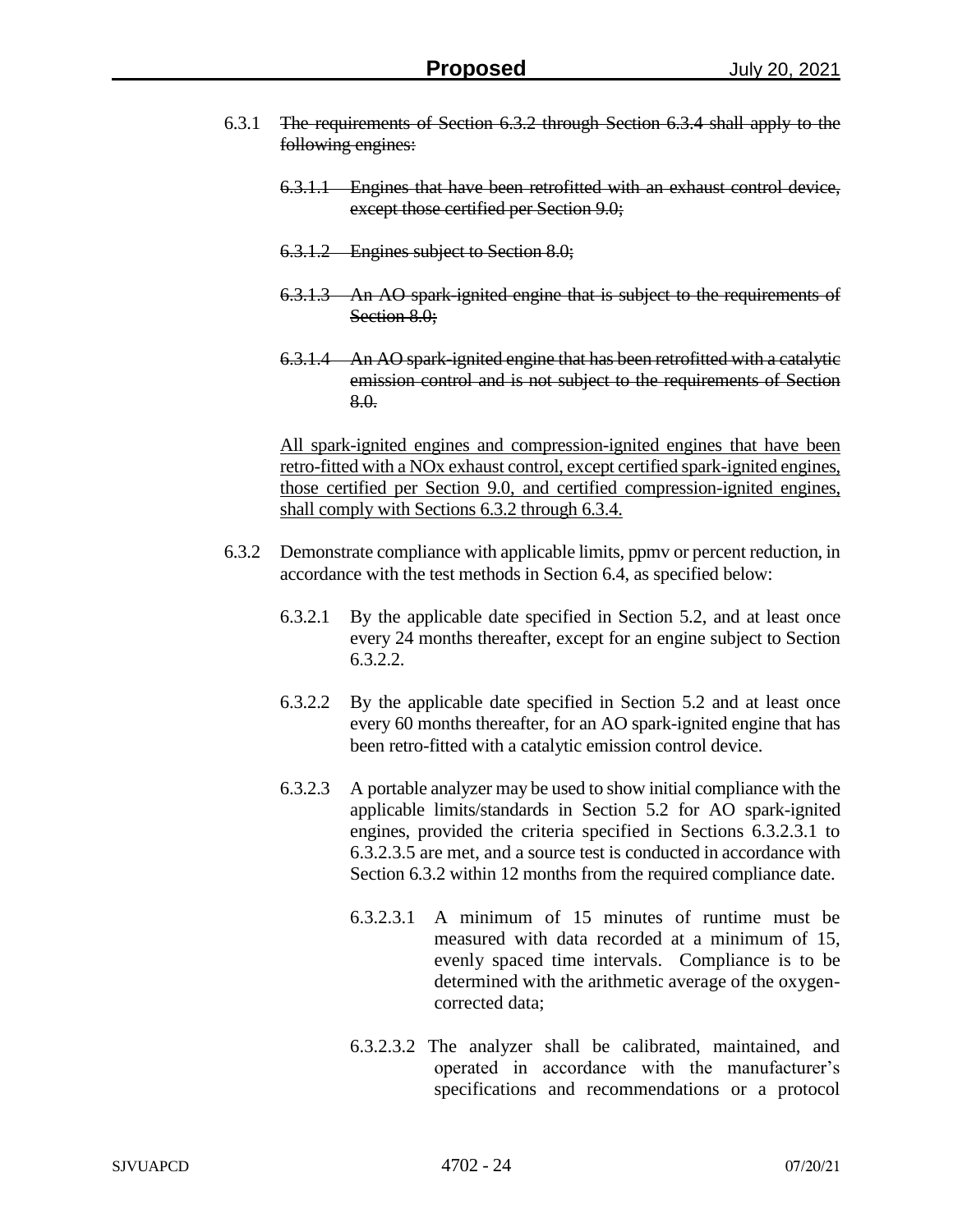approved by the APCO. Analyzer calibration records shall be made available at the District's request;

- 6.3.2.3.3 The analyzer shall be checked with EPA protocol span gas at the beginning and end of each test day. The results of these checks shall be recorded and copies submitted to the District with each engine test. If the analyzer exhibits more than a 10% deviation from the span check, the instrument must be re-calibrated. Any analysis performed prior to an end-of-day span check failure shall be void;
- 6.3.2.3.4 The test results of each engine, including span check results, shall be submitted to the District within 30 days of the test date. Test results shall clearly identify the engine tested including operator, location, permit or registration number, manufacturer, model, and serial number; and
- 6.3.2.3.5 The analyzer utilized for each check shall be clearly identified in the material submitted with the test results. Identification shall include manufacturer and serial number of the analyzer used, and the last calibration date.
- 6.3.3 Conduct emissions source testing with the engine operating either at conditions representative of normal operations or conditions specified in the Permit-to-Operate or Permit-Exempt Equipment Registration. For emissions source testing performed pursuant to Section 6.3.2 for the purpose of determining compliance with an applicable standard or numerical limitation, the arithmetic average of three (3) 30-consecutive-minute test runs shall apply. If two (2) of three (3) runs are above an applicable limit, the test cannot be used to demonstrate compliance with an applicable limit. VOC shall be reported as methane. VOC, NOx, and CO concentrations shall be reported in ppmv, corrected to 15 percent oxygen. For engines that comply with a percent reduction limit, the percent reduction of NOx emissions shall also be reported.
- 6.3.4 In addition to other information, the source test protocol shall describe which critical parameters will be measured and how the appropriate range for these parameters shall be established. The range for these parameters shall be incorporated into the I&M plan.
- 6.3.5 Engines that are limited by Permit-to-Operate or Permit-Exempt Equipment Registration condition to be fueled exclusively with PUC quality natural gas shall not be subject to the reoccurring source test requirements of Section 6.3.2 for VOC emissions.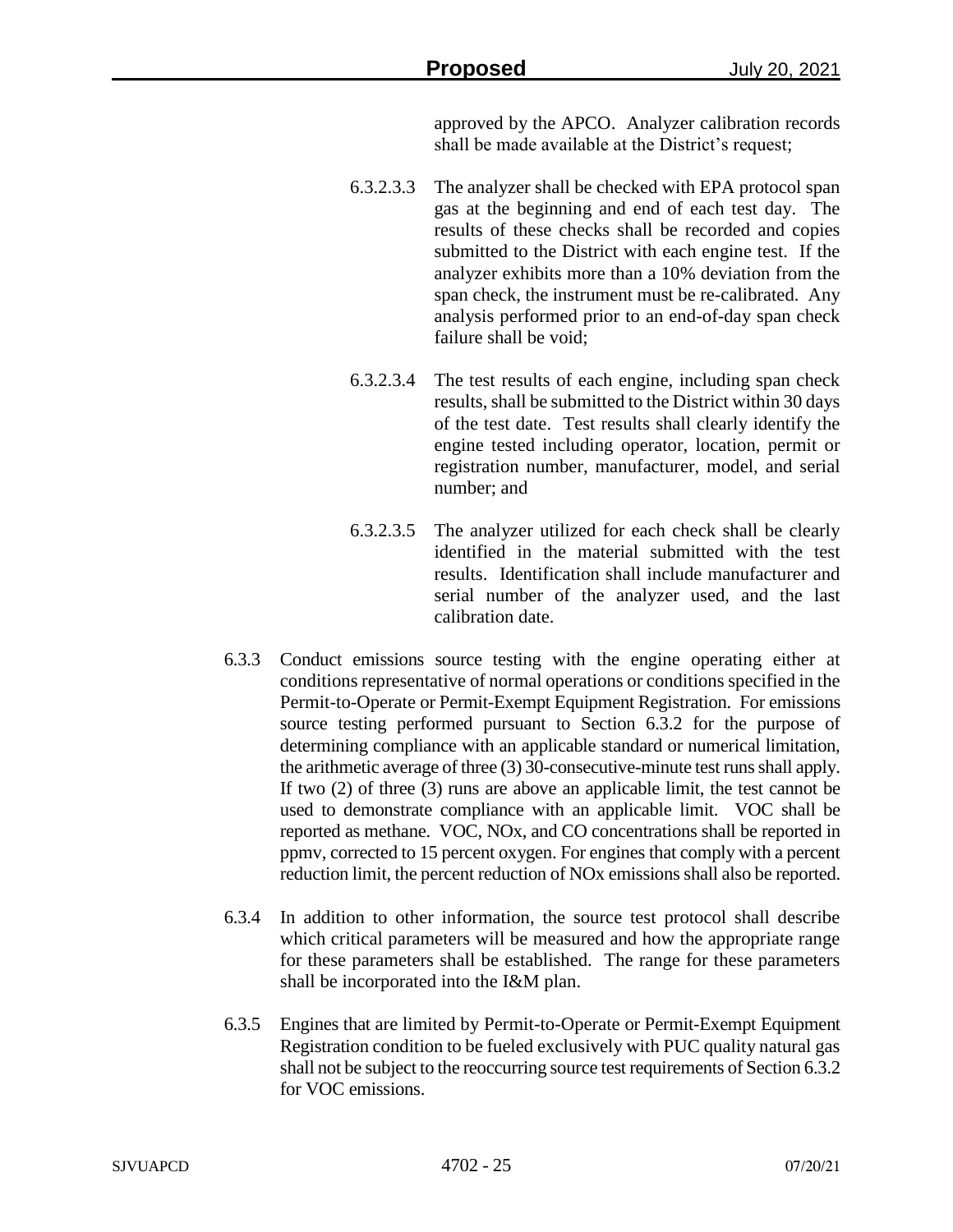# 6.3.6 Representative Testing

For spark-ignited engines, in lieu of compliance with the applicable requirements of Section 6.3.2, compliance with the applicable emission limits in Section 5.2 shall be demonstrated by submittal of annual emission test results, within 30 days of the test date, to the District, from a unit or units that represents a specified group of units, provided all of the following requirements are satisfied:

- 6.3.6.1 The units are located at the same stationary source;
- 6.3.6.2 The units were produced by the same manufacturer, have the same model number or other manufacturer's designation in common, and have the same rated capacity and operating specifications;
- 6.3.6.3 The units are operated and maintained in a similar manner; and
- 6.3.6.4 At least 20% of the total number of units are tested during each annual test cycle.
- 6.3.6.5 The District, based on documentation submitted by the stationary source:
	- 6.3.6.5.1 Determines that the margin of compliance for the identical units tested is significant and can be maintained on an on-going basis; or
	- 6.3.6.5.2 Determines based on a review of sufficient emissions data that, though the margin of compliance is not substantial, other factors allow for the determination that the variability of emissions for identical tested units is low enough for confidence that the untested unit will be in compliance. These factors may include, but are not limited to, the following:
		- 6.3.6.5.2.1 Historical records at the tested unit showing consistent invariant load;
		- 6.3.6.5.2.2 Fuel characteristics yielding low variability and therefore assurance that emissions will be constant and below allowable levels;
		- 6.3.6.5.2.3 Statistical analysis of a robust emissions data set demonstrating sufficiently low variability to convey assurance that the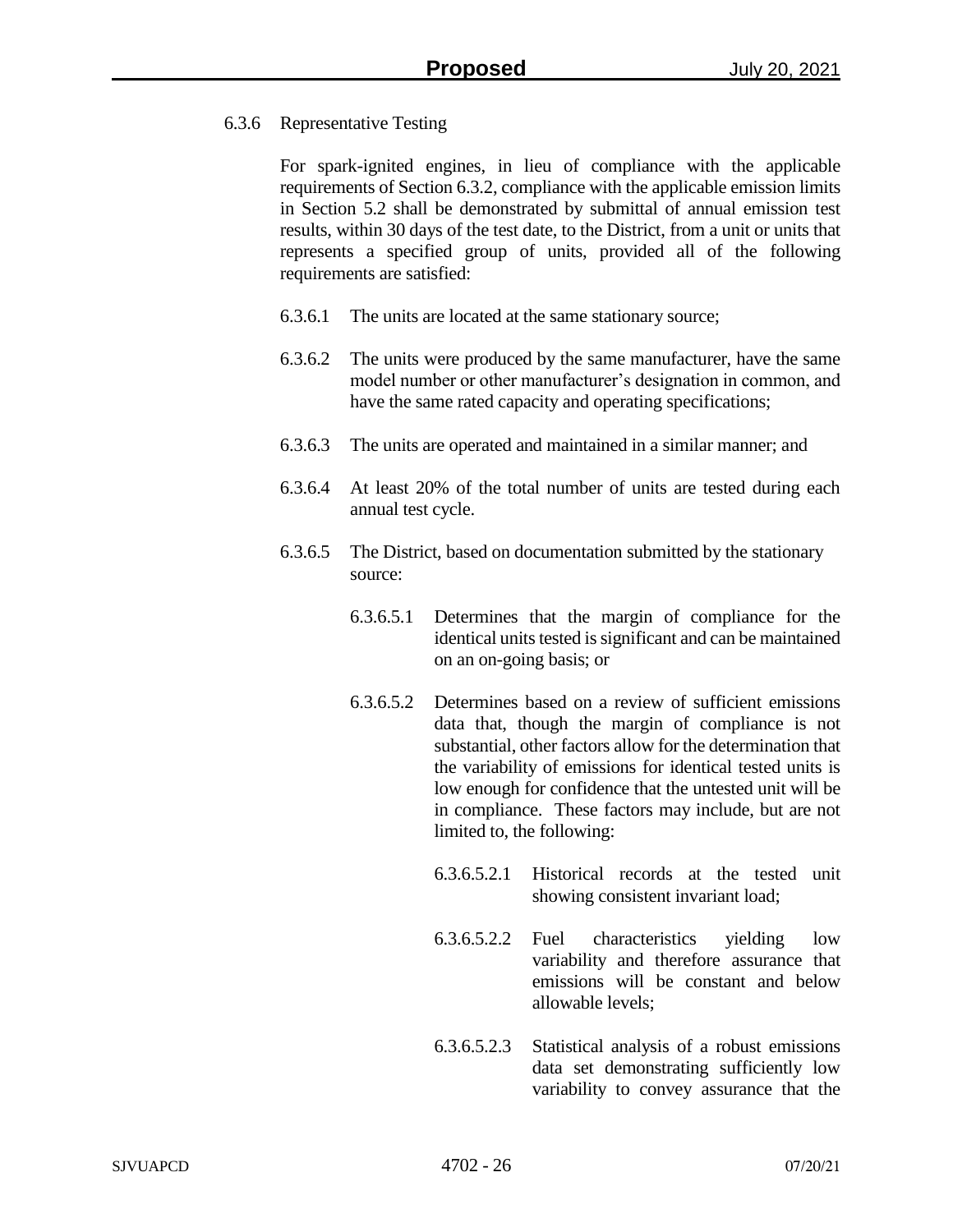margin of compliance, though small, is reliable.

6.3.6.6 Should any of the representative units exceed the required emission limits, or if the District notifies the operator that the criteria in Sections 6.3.6.1 through 6.3.6.5 have not been fulfilled, each of the units in the group shall individually demonstrate compliance by emissions testing. Failure to complete emissions testing within 90 days of the failed test shall result in the untested units being in violation of this rule. After compliance with the requirements of this section has been demonstrated, subsequent source testing shall be performed pursuant to Sections 6.3.2 or 6.3.6.

### 6.4 Test Methods

Compliance with the requirements of Section 5.2 shall be determined, as required, in accordance with the following test procedures or any other method approved by EPA and the APCO:

- 6.4.1 Oxides of nitrogen EPA Method 7E, or ARB Method 100.
- 6.4.2 Carbon monoxide EPA Method 10, or ARB Method 100.
- 6.4.3 Stack gas oxygen EPA Method 3 or 3A, or ARB Method 100.
- 6.4.4 Volatile organic compounds EPA Method 25A or 25B, or ARB Method 100. Methane and ethane, which are exempt compounds, shall be excluded from the result of the test.
- 6.4.5 Operating horsepower determination any method approved by EPA and the APCO.
- 6.4.6 SOx Test Methods
	- 6.4.6.1 Oxides of sulfur EPA Method 6C, EPA Method 8, or ARB Method 100.
	- 6.4.6.2 Determination of total sulfur as hydrogen sulfide  $(H_2S)$  content EPA Method 11 or EPA Method 15, as appropriate.
	- 6.4.6.3 Sulfur content of liquid fuel American Society for Testing and Materials (ASTM) D 6920-03 or ASTM D 5453-99.
	- 6.4.6.4 The SOx emission control system efficiency shall be determined using the following: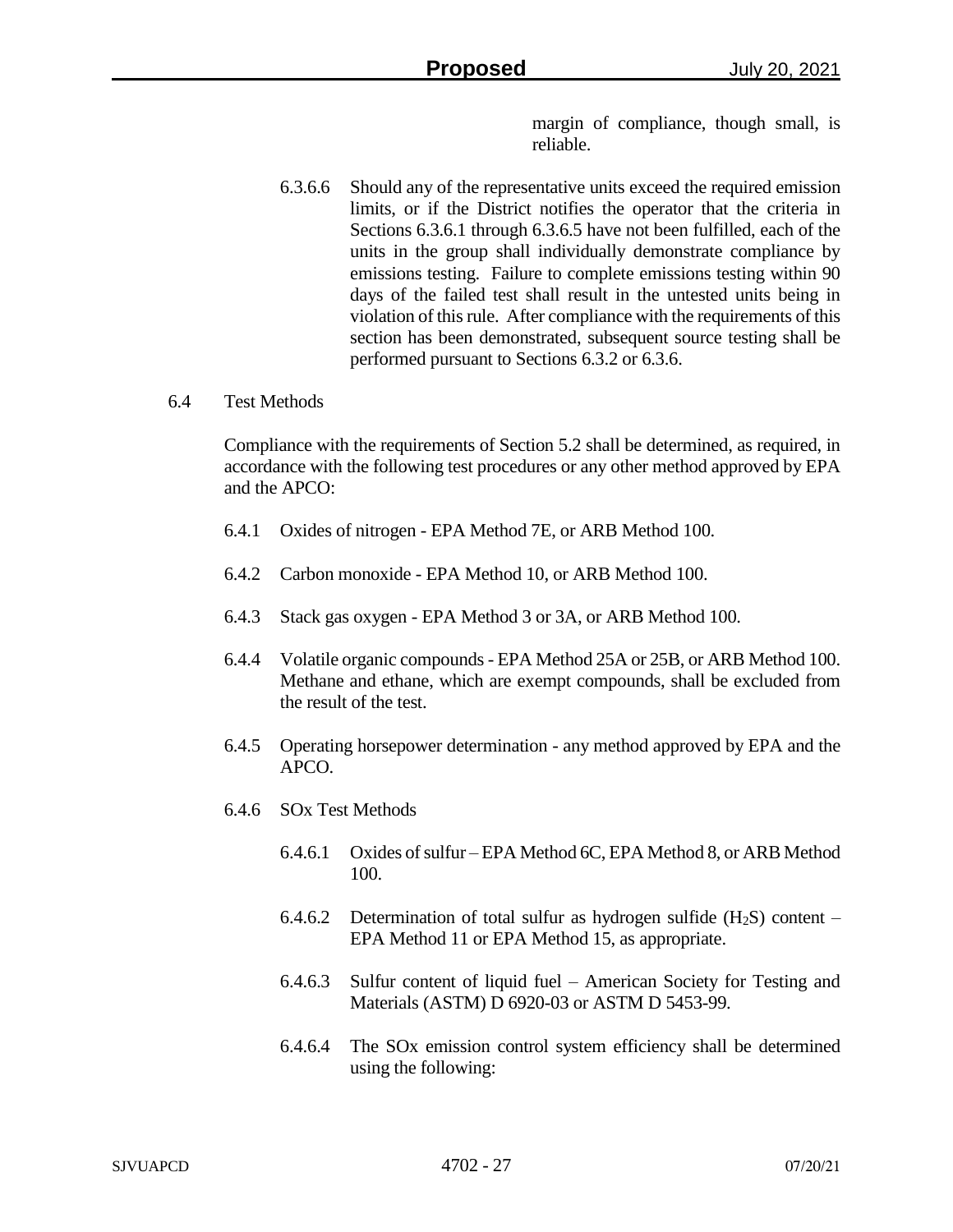% Control Efficiency  $= [(C_{SO2, \text{ inlet}} - C_{SO2, \text{ outlet}}) / C_{SO2, \text{ inlet}}] \times 100$ 

Where:

- $C<sub>SO2</sub>$ , inlet = concentration of SOx (expressed as SO<sub>2</sub>) at the inlet side of the SOx emission control system, in lb/Ddscf
- $C<sub>SO2</sub>$ , outlet = concentration of SOx (expressed as SO<sub>2</sub>) at the outlet side of the SOx emission control system, in lb/Ddscf
- 6.4.7 The Higher Heating Value (hhv) of the fuel shall be determined by one of the following test methods:
	- 6.4.7.1 ASTM D 240-02 or ASTM D 3282-88 for liquid hydrocarbon fuels.
	- 6.4.7.2 ASTM D 1826-94 or ASTM 1945-96 in conjunction with ASTM D 3588-89 for gaseous fuel.
- 6.5 Inspection and Monitoring (I&M) Plan

The operator of an engine that is subject to the requirements of Section 5.2 or the requirements of Section 8.0 shall submit to the APCO for approval, an I&M plan that specifies all actions to be taken to satisfy the following requirements and the requirements of Section 5.89. The actions to be identified in the I&M plan shall include, but are not limited to, the information specified below. If there is no change to the previously approved I&M plan, the operator shall submit a letter to the District indicating that previously approved plan is still valid.

- 6.5.1 The requirements of Section 6.5.2 through Section 6.5.9 shall apply to the following engines:
	- 6.5.1.1 Engines that have been retrofitted with an exhaust control device, except those certified per Section 9.0;
	- 6.5.1.2 Engines subject to Section 8.0;
	- 6.5.1.3 An AO spark-ignited engine that is subject to the requirements of Section 8.0.
	- 6.5.1.4 An AO spark-ignited engine that has been retrofitted with a catalytic emission control and is not subject to the requirements of Section 8.0.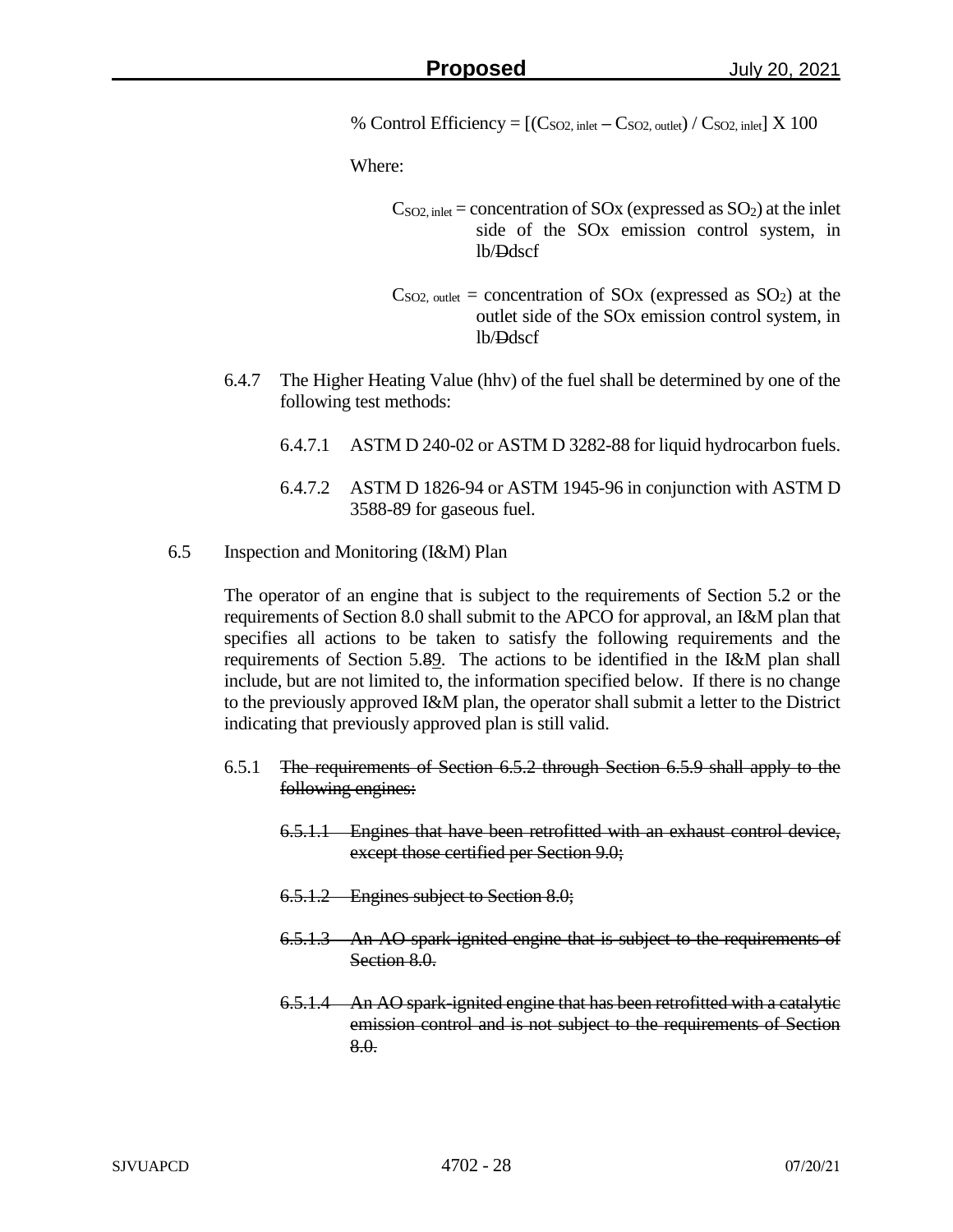The requirements of Section 6.5.2 through Section 6.5.9 shall apply to all engines, except certified spark-ignited engines, those certified per Section 9.0, and certified compression-ignited engines.

- 6.5.2 Procedures requiring the operator to establish ranges for control equipment parameters, engine operating parameters, and engine exhaust oxygen concentrations that source testing has shown result in pollutant concentrations within the rule limits.
- 6.5.3 Procedures for monthly inspections as approved by the APCO. The applicable control equipment parameters and engine operating parameters will be inspected and monitored monthly in conformance with a regular inspection schedule listed in the I&M plan.
- 6.5.4 Procedures for the corrective actions on the noncompliant parameter(s) that the operator will take when an engine is found to be operating outside the acceptable range for control equipment parameters, engine operating parameters, and engine exhaust NOx, CO, VOC, or oxygen concentrations.
- 6.5.5 Procedures for the operator to notify the APCO when an engine is found to be operating outside the acceptable range for control equipment parameters, engine operating parameters, and engine exhaust NOx, CO, VOC, or oxygen concentrations.
- 6.5.6 Procedures for preventive and corrective maintenance performed for the purpose of maintaining an engine in proper operating condition.
- 6.5.7 Procedures and a schedule for using a portable NO<sub>x</sub> emissions analyzer to take NOx and CO emission readings pursuant to Section 5.89.9.
- 6.5.8 Procedures for collecting and recording required data and other information in a form approved by the APCO including, but not limited to, data collected through the I&M plan and the monitoring systems described in Sections 5.8.1 and 5.8.2. Data collected through the I&M plan shall have retrieval capabilities as approved by the APCO.
- 6.5.9 Procedures for revising the I&M plan. The I&M plan shall be updated to reflect any change in operation. The I&M plan shall be updated prior to any planned change in operation. An engine operator that changes significant I&M plan elements must notify the District no later than seven days after the change and must submit an updated I&M plan to the APCO no later than 14 days after the change for approval. The date and time of the change to the I&M plan shall be recorded in the engine operating log. For new engines and modifications to existing engines, the I&M plan shall be submitted to and approved by the APCO prior to issuance of the Permit-to-Operate or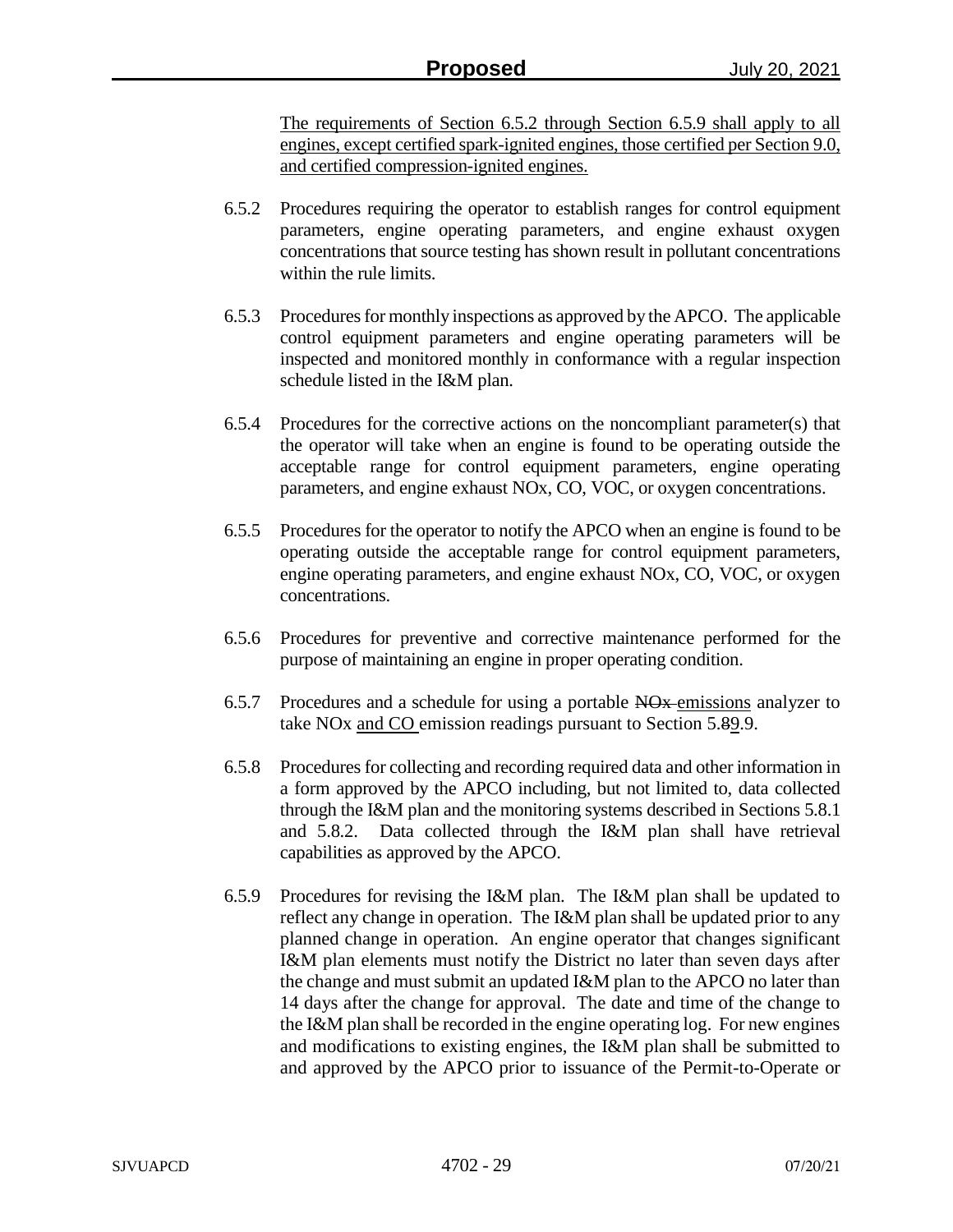Permit-Exempt Equipment Registration. The operator of an engine may request a change to the I&M plan at any time.

- 7.0 Compliance Schedules
	- 7.1 Loss of Exemption

The operator of an engine which becomes subject to the emission limits/standards of this rule through loss of exemption shall not operate the subject engine, except as required for obtaining a new or modified Permit-to-Operate or Permit-Exempt Equipment Registration for the engine, until the operator demonstrates that the subject engine is in full compliance with the requirements of this rule.

7.2 Permanent Removal of an Engine

The operator of an engine who elects to permanently remove the engine from service shall comply with all of the following conditions:

- 7.2.1 Comply with all applicable requirements of this rule until the engine is permanently removed from service;
- 7.2.2 Submit a letter to the APCO no later than 14 days before the engine is permanently removed from service, stating the intent to permanently remove the engine from service. The engine removal letter can be submitted with the emission control plan, if any; and
- 7.2.3 Permanently remove the engine from service and officially surrender the Permit-to-Operate or Permit-Exempt Equipment Registration, if any, to the APCO no later than 30 days after the engine is permanently removed from service.
- 7.3 AO Compression-Ignited Engine
	- 7.3.1 The operator of an AO compression-ignited engine that is subject to Section 5.2, 5.7, 5.8, and that is required to submit an Authority-to-Construct application in order to comply with the requirements of this rule, shall submit the Authority-to-Construct application, and any required Emission Control Plan or I&M Plan, no later than six months before the engine is required to be in compliance with the requirements of Section 5.2, 5.7, and 5.8.
	- 7.3.2 The operator of an AO compression-ignited engine that is subject to Section 5.2, 5.7, 5.8 and that is required to submit a Permit-Exempt Equipment Registration application in order to comply with the requirements of Rule 4702, shall submit the Permit-Exempt Equipment Registration application, and any required Emission Control Plan or I&M Plan, no later than three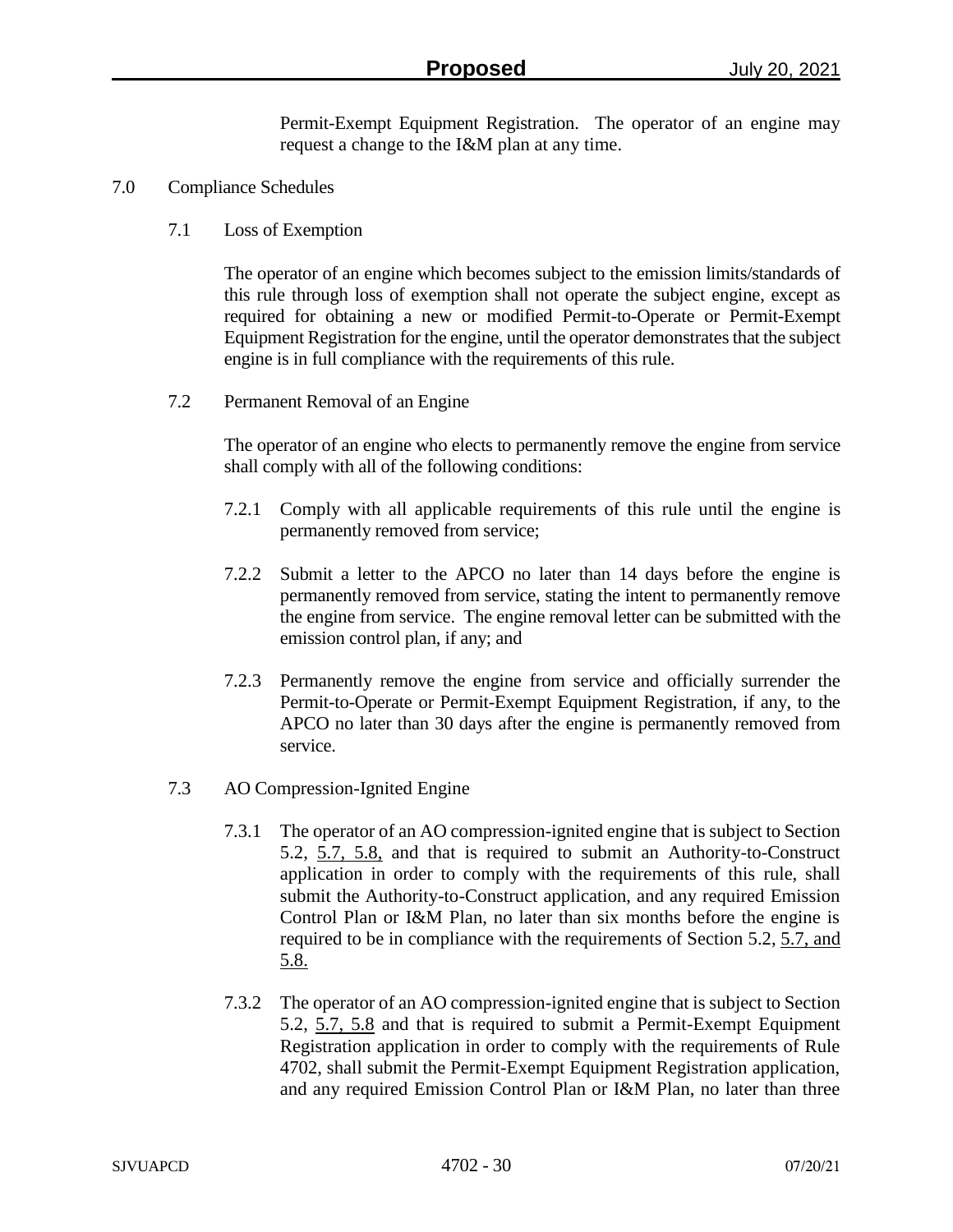months before the engine is required to be in compliance with the requirements of Section 5.2, 5.7, and 5.8.

- 7.3.3 Unless otherwise specified, the operator of an engine that is subject to the requirements of Section 5.2 5.7, and 5.8, of Rule 4702 shall be in full compliance with Rule 4702 by the indicated dates in Table 64.
- 7.4 Non-AO Compression-Ignited Engine
	- 7.4.1 The operator of a non-AO compression-ignited engine that is subject to Section 5.2, 5.7, 5.8, and that is required to submit an Emission Control Plan, an I&M Plan, or an Authority-to-Construct in order to comply with rule requirements, shall submit such document(s) no later than six months before the engine is required to be in compliance with the requirements of Section 5.2.
	- 7.4.2 Unless otherwise specified, the operator of an engine that is subject to the requirements of Section 5.2, 5.7, and 5.8, shall be in full compliance with Rule 4702 by the indicated dates in Table 64.

## 7.5 Spark-Ignited Engine (AO and Non-AO) Non-AO Spark-Ignited Engine

- 7.5.1 An operator with non-AO spark-ignited engines at a stationary source subject to Table 2 or Section 8.0 emission limits, SOx control requirements of Section 5.7, and the SOx monitoring requirements of Section 5.110 shall comply with the schedule specified in Table 75.
- 7.5.2 An operator with non-AO spark-ignited engines at a stationary source subject to Table 3 or Section 8.0 emission limits, SOx control requirements of Section 5.7, and the SOx monitoring requirements of Section 5.11 shall comply with the schedule specified in Table 8.
- 7.5.3 An operator with AO spark-ignited engines at a stationary source subject to Table 5 or Section 8.0 emission limits shall comply with the schedule specified in Table 9.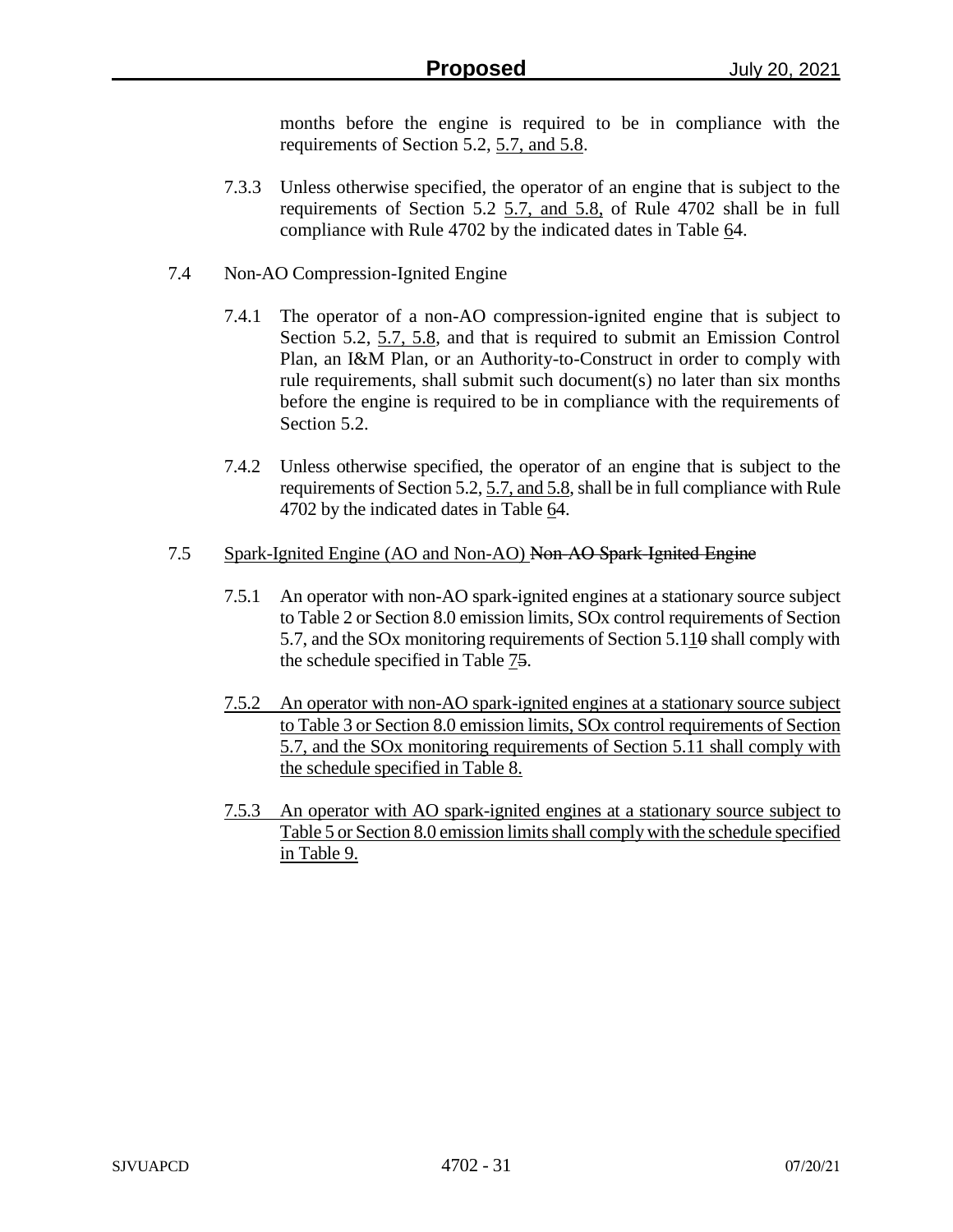| Table 75<br>Compliance Schedule for Non-AO Spark-Ignited Engines Subject to Table 2<br>Emission Limits, and SOx Control and Monitoring Requirements |                                 |                                                                           |                    |  |  |
|-----------------------------------------------------------------------------------------------------------------------------------------------------|---------------------------------|---------------------------------------------------------------------------|--------------------|--|--|
| Engines to be in Compliance at a<br><b>Stationary Source</b>                                                                                        | Emission<br><b>Control Plan</b> | Authority to<br>Construct and<br>Inspection and<br><b>Monitoring Plan</b> | Full<br>Compliance |  |  |
| Operator with a single engine at a stationary source                                                                                                |                                 |                                                                           |                    |  |  |
| Single Engine                                                                                                                                       | 1/1/12                          | 1/1/13                                                                    | 1/1/14             |  |  |
| Operator with at least two engines, but less than 12 engines at a stationary source                                                                 |                                 |                                                                           |                    |  |  |
| 33% or more of the engines subject to<br>Table 2 emission limits as of August<br>18, 2011                                                           | 7/1/12                          | 1/1/13                                                                    | 1/1/14             |  |  |
| 66% or more of the engines subject to<br>Table 2 emission limits as of August<br>18, 2011                                                           | 7/1/12                          | 1/1/14                                                                    | 1/1/15             |  |  |
| 100% of the engines subject to Table<br>2 emission limits                                                                                           | 7/1/12                          | 1/1/15                                                                    | 1/1/16             |  |  |
| Operator with at least 12 engines at a stationary source                                                                                            |                                 |                                                                           |                    |  |  |
| 25% or more of the engines subject to<br>Table 2 emission limits as of August<br>18, 2011                                                           | 7/1/12                          | 1/1/13                                                                    | 1/1/14             |  |  |
| 50% or more of the engines subject to<br>Table 2 emission limits as of August<br>18, 2011                                                           | 7/1/12                          | 1/1/14                                                                    | 1/1/15             |  |  |
| 75% or more of the engines subject to<br>Table 2 emission limits as of August<br>18, 2011                                                           | 7/1/12                          | 1/1/15                                                                    | 1/1/16             |  |  |
| 100% of the engines subject to Table<br>2 emission limits                                                                                           | 7/1/12                          | 1/1/16                                                                    | 1/1/17             |  |  |

| Table 8<br>Compliance Schedule for Non-AO Spark-Ignited Engines Subject to Table 3 Emission<br>Limits, and SO <sub>x</sub> Control and Monitoring Requirements                                                |        |        |          |  |
|---------------------------------------------------------------------------------------------------------------------------------------------------------------------------------------------------------------|--------|--------|----------|--|
| Authority to<br><b>Emission Control</b><br>Construct and<br>Engines to be in Compliance at a<br><b>Full Compliance</b><br><b>Stationary Source</b><br><b>Inspection and</b><br>Plan<br><b>Monitoring Plan</b> |        |        |          |  |
| Engines subject to Table 3 emission<br>limits                                                                                                                                                                 | 8/1/22 | 8/1/22 | 12/31/23 |  |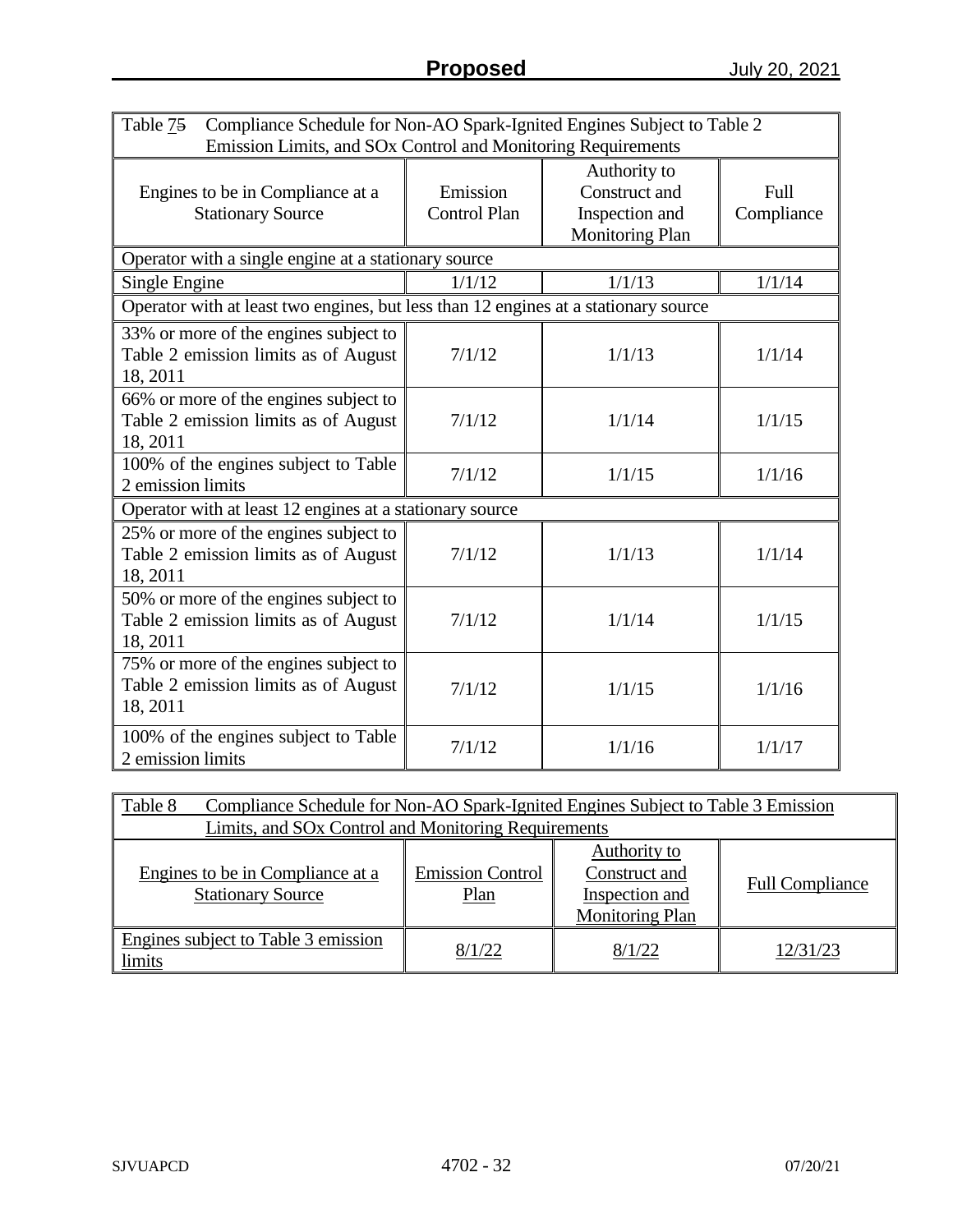| Compliance Schedule for AO Spark-Ignited Internal Combustion Engine Subject to Table 5<br>Table 9<br><b>Emission Limits</b> |                                 |                                                                           |                                                                                |  |
|-----------------------------------------------------------------------------------------------------------------------------|---------------------------------|---------------------------------------------------------------------------|--------------------------------------------------------------------------------|--|
| Engines to be in Compliance at a<br><b>Stationary Source</b>                                                                | <b>Emission Control</b><br>Plan | Authority to<br>Construct and<br>Inspection and<br><b>Monitoring Plan</b> | <b>Full Compliance</b>                                                         |  |
| Rich Burn AO Engines                                                                                                        | 8/1/22                          | 8/1/22                                                                    | 12/31/23                                                                       |  |
| Lean Burn AO Engines                                                                                                        | 8/1/28                          | 8/1/28                                                                    | 12/31/29<br>or 12 years after<br>engine installation,<br>whichever comes later |  |

7.5.32 As shown in Tables 57, 8, and 9, the column labeled:

- 7.5.32.1"Emission Control Plan" identifies the date by which the operator shall submit an emission control plan pursuant to the applicable provisions of Section 6.1. The emission control plan shall identify all the Non-AO spark-ignited engines subject to Table 32 or Table 5 emission limits, and SOx control and monitoring requirements. The emission control plan shall identify all the steps to be taken to comply with this rule. If there is no change to the previously approved emission control plan, the operator does not need to submit a new emission control plan. However, the operator shall submit a letter to the District indicating that previously approved plan is still valid.
- 7.5.32.2"Authority to Construct and Inspection and Maintenance Plan" identifies the date by which the operator shall submit an Authority to Construct (if needed) and an Inspection and Monitoring Plan as specified in the applicable provisions of Section 6.5 for each engine subject to Table 32 or Table 5 emission limits, SO<sub>x</sub> control and monitoring requirements. If there is no change to the previously approved I&M plan, the operator does not need to submit a new I&M Plan. However, the operator shall submit a letter to the District indicating that previously approved I&M plan is still valid.
- 7.5.32.3"Full Compliance" identifies the date by which the operator shall demonstrate that each unit is in compliance with Table 32 or Table 5 emission limits, SOx control and monitoring requirements, as applicable.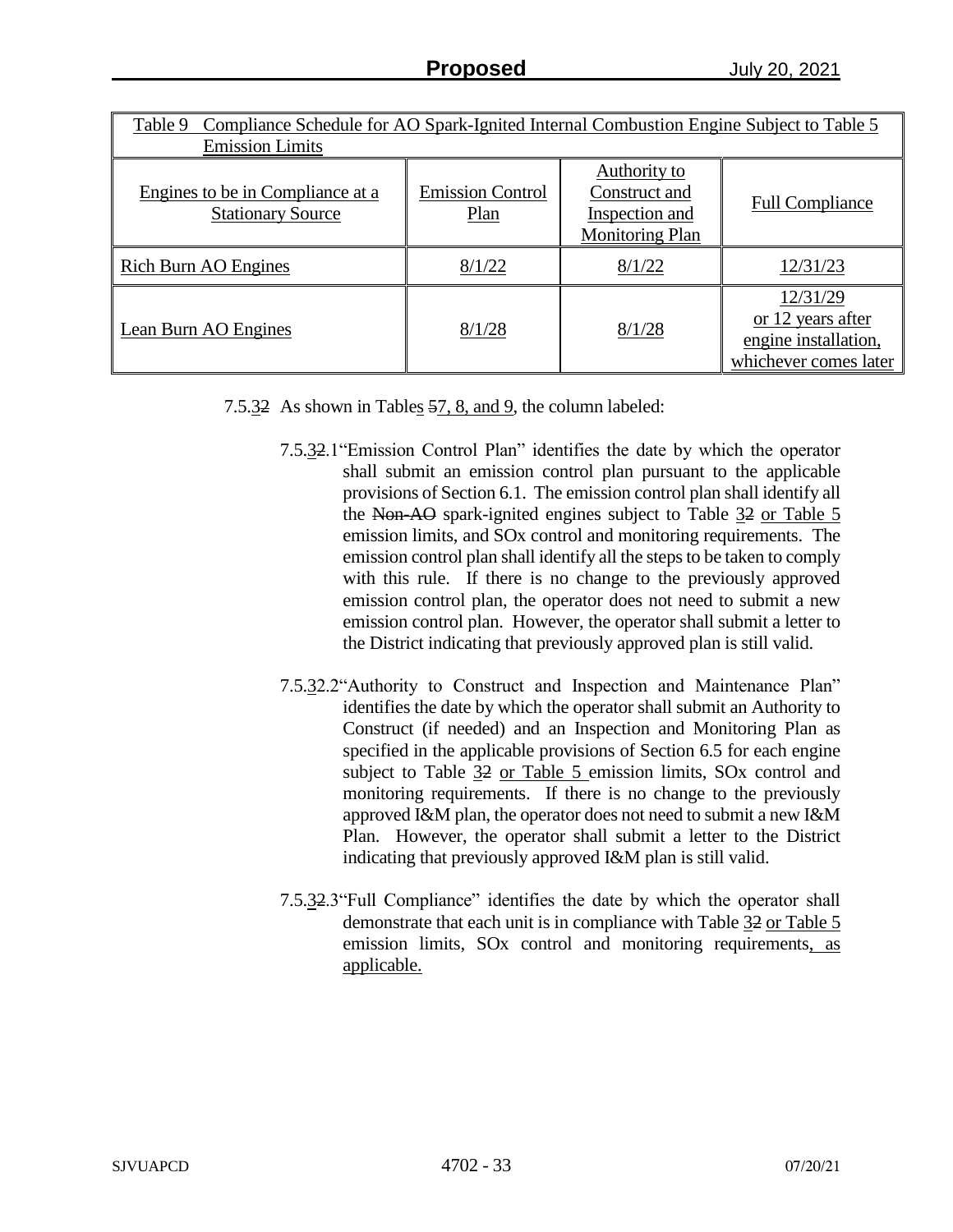7.6 Operator of Non-AO Spark-Ignited Engine Who Elects to Pay Fees

In lieu of complying with Table 2 NOx emission limits, the operator of a non-AO spark-ignited engine who elects to pay annual fees under Section 5.2.2.2 and Section 5.6 shall comply with the following requirements:

- 7.6.1— By the date specified in Table 6 submit an Emission Control Plan which includes the following information:
	- 7.6.1.1 Number of engines at a stationary source that will comply under Section 5.2.2.2.
	- 7.6.1.2 Location of each engine,
	- 7.6.1.3 Engine manufacturer, model designation, engine serial number, and Permit-to-Operate number, and
	- 7.6.1.4 Each engine's rated brake horsepower, fuel type, and type of ignition.
- 7.6.2 The total annual fees shall be paid to the District in the following manner:
	- 7.6.12.1 Payment shall be paid no later than June 30 of each year, for the emissions of the previous calendar year,
	- 7.6.12.2 The first payment is due to the District no later than June 30 of the year in which full compliance is required for the specified percent of engines at a stationary source as specified in Table 5 that the operator has opted to pay the annual fees,
	- 7.6.12.3 Should June 30 fall on a day when the District is closed, the payment shall be made by the next District working day after June 30, and
	- 7.6.12.4 Payments shall continue annually until the engine either is permanently removed from use in the San Joaquin Valley Air Basin and the Permit-to-Operate is surrendered or the operator demonstrates compliance with the applicable Table 2 emission limits.
	- 7.6.12.5 The emissions fee for units that operate for less than the full calendar year before demonstrating compliance under Section 5.2, shall be based on the actual fuel used during the portion of the calendar year prior to demonstrating compliance or removing the unit from operation within the San Joaquin Valley Air Basin.
	- 7.6.1.6 The emissions fee compliance option provided under Section 5.2.2.2 shall sunset after December 31, 2023. The final emissions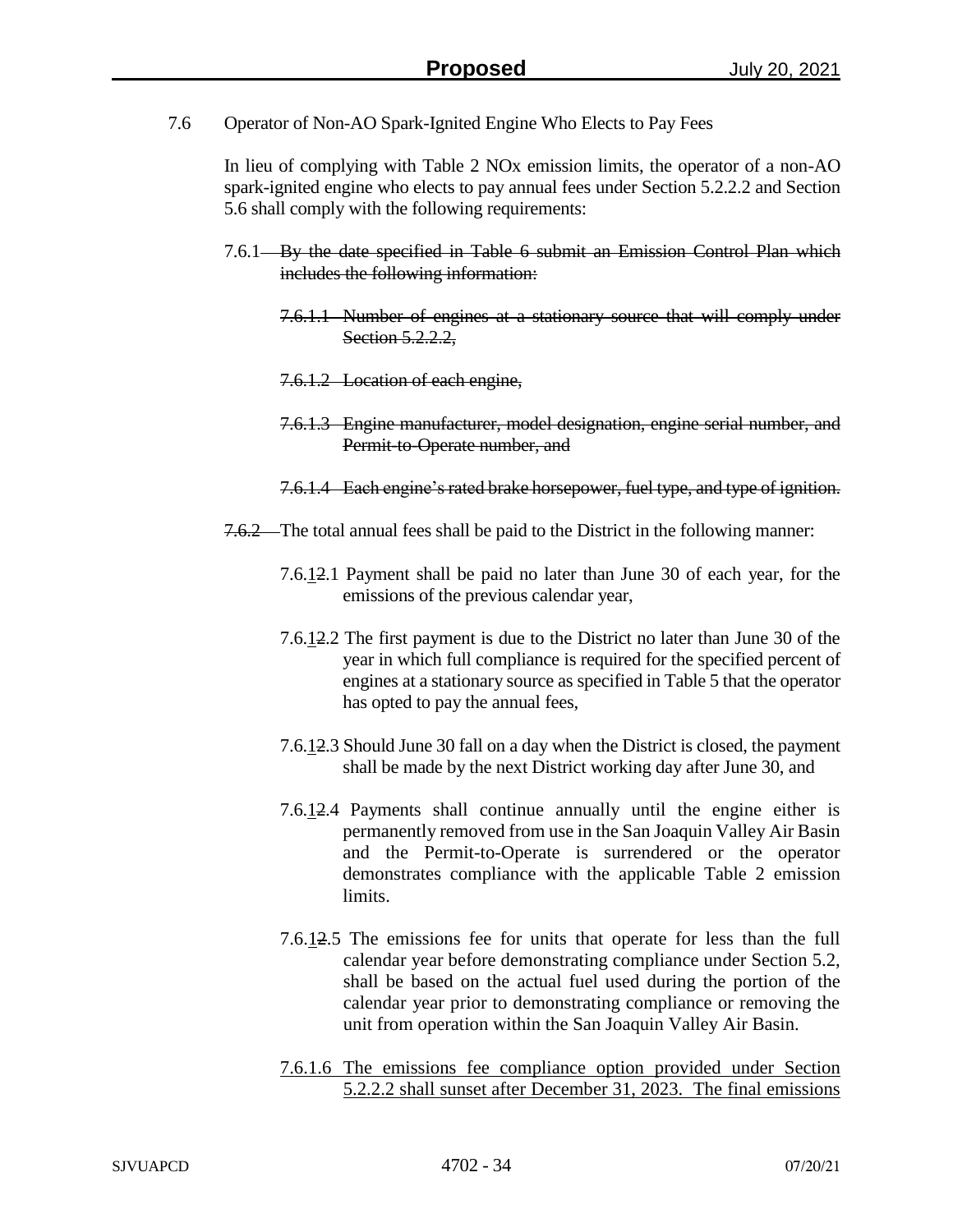fee payment shall be due to the District no later than June 30, or by the next District working day after June 30, 2024.

8.0 Alternative Emission Control Plan (AECP)

An operator may comply with the NOx emission requirements of Section 5.2 for a group of engines by meeting the requirements below. An operator that is subject to the requirements below shall also comply with all the applicable requirements of Sections 5.0, 6.0, and 7.0. Only engines subject to Section 5.2 are eligible for inclusion in an AECP.

8.1 During any seven (7) consecutive calendar day period, the operator shall operate all engines in the AECP to achieve an actual aggregate NOx emission level that is not greater than 90 percent of the NOx emissions that would be obtained by controlling the engines to comply individually with the NOx limits in Section 5.2. The operator shall operate engines in the AECP such that

$$
AE_{Actual} \leq 0.90 (AE_{Limit})
$$

and shall notify the APCO within 24 hours of any violation of this section.

8.1.1 The actual aggregate NOx emissions ( $AE<sub>Actual</sub>$ ) is the sum of the actual NOXx emissions, over a seven (7) consecutive calendar day period, from all engines in the AECP which were actually operated during that period. AE<sub>Actual</sub> shall be calculated as follows:

$$
AE_{Actual} = \sum_{i} (EF_{i}) (F_{i}) (k_{i})
$$

where:

- i identifies each engine in the AECP.
- $EF_i$  is the NOx emission factor of the engine established pursuant to Section 8.2 and approved by the APCO.
- $F_i$  is the actual total fuel used by the engine during the seven (7) consecutive calendar day period.
- $k_i$  is a constant used to convert an engine's fuel use and NOx emission factor to the amount of NOx emitted.  $k_i$  is dependent on the engine and the pollutant emitted. Calculation of  $k_i$  shall be accomplished using 40 CFR Part 60, Appendix A, Method 19, or an equivalent method approved by EPA, ARB and the APCO.
- 8.1.2 The estimated aggregate NOx emissions limit (AE<sub>Limit</sub>) is the sum of the NOx emissions, over a seven (7) consecutive calendar day period, for the same engines in the AECP which were actually operated during the same period as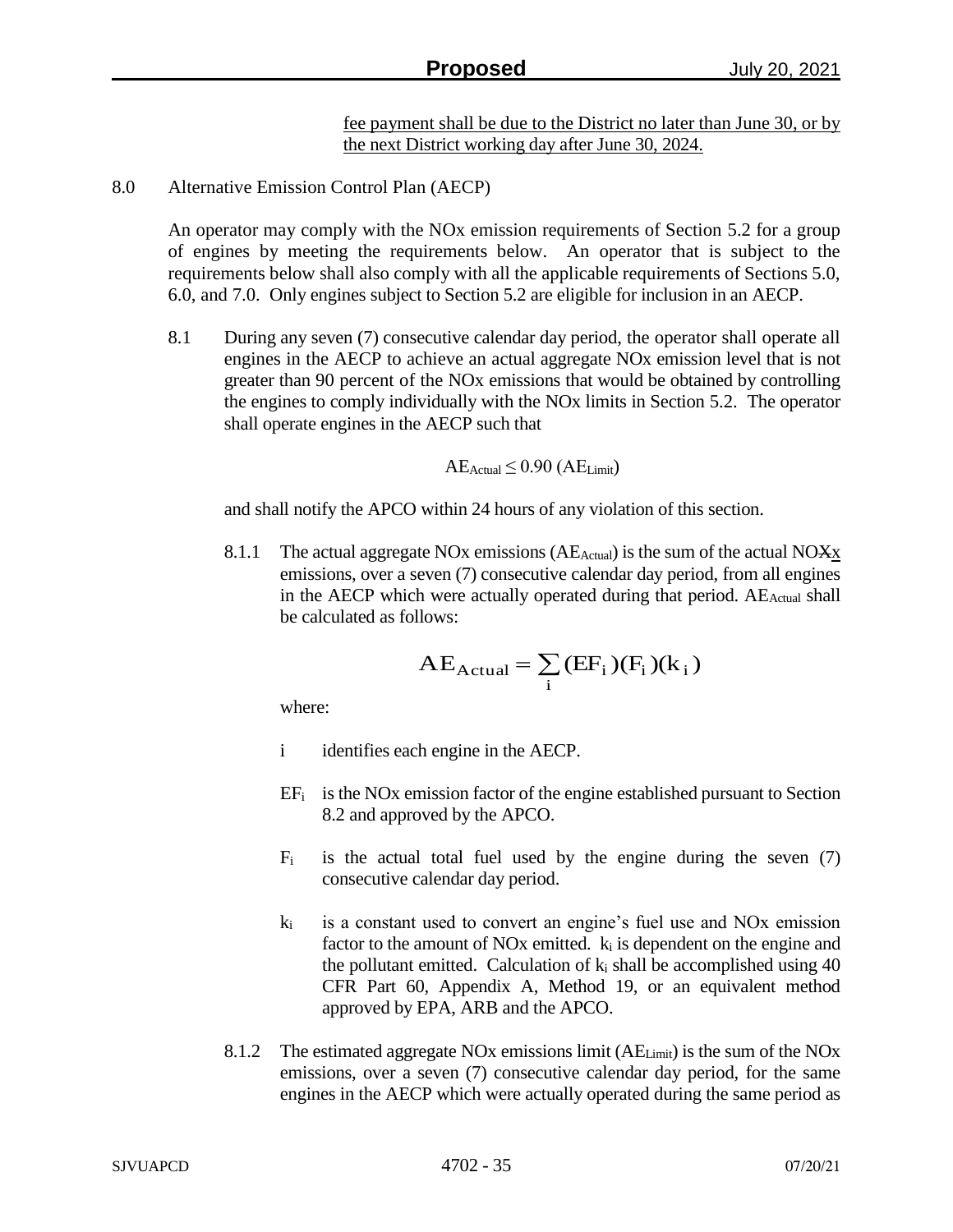considered in Section 8.1.1, calculated with the NOx limits of Section 5.2 and the actual fuel usage during that seven (7) consecutive calendar day period. AELimit shall be calculated as follows:

$$
AE_{Limit} = \sum_{i} (EL_{i})(F_{i})(k_{i})
$$

where:

- $i =$  identifies each engine in the AECP.
- $EL_i$  = the NOx emission limit from Section 5.2 for each engine.
- $F_i$  = the actual total fuel used by the engine during the seven (7) consecutive calendar day period.
- $k_i$  = a constant used to convert an engine's fuel use and NOx emission limit to the amount of NOx emitted. k<sup>i</sup> is dependent on the engine and the pollutant emitted. Calculation of  $k_i$  shall be accomplished using 40 CFR Part 60, Appendix A, Method 19, or an equivalent method approved by EPA, ARB and the APCO.
- 8.1.3 Only engines in the AECP which were operated during the seven (7) consecutive calendar day period shall be included in the calculations of AELimit and AEActual.
- 8.1.4 The operator shall, at least one time each day the AECP is used, calculate and record the actual aggregate NO<sub>x</sub> emissions ( $AE_{\text{Actual}}$ ) and the aggregate NO<sub>x</sub> emission limit ( $AE$ <sub>Limit</sub>) for the preceding seven (7) consecutive calendar day period.
- 8.2 The operator shall establish a NOx emission factor limit for each engine. The established NOx emission factor of an engine shall be no less than the NOx emission factor of the engine from the most recent source test conducted pursuant to Section 6.3 and approved by the APCO. The operator shall not operate an AECP engine in such a manner that NOx emissions exceed the established NOx emission factor of the engine.
- 8.3 The operator shall submit the AECP to the APCO at least 12 18 months before compliance with the emission limits in Section 5.2 is required. The AECP shall:
	- 8.3.1 Not be implemented prior to APCO approval.
	- 8.3.2 Be enforceable on a daily basis by the District.
	- 8.3.3 Contain any information necessary to determine eligibility of the engines for alternative emission control, including, but not limited to: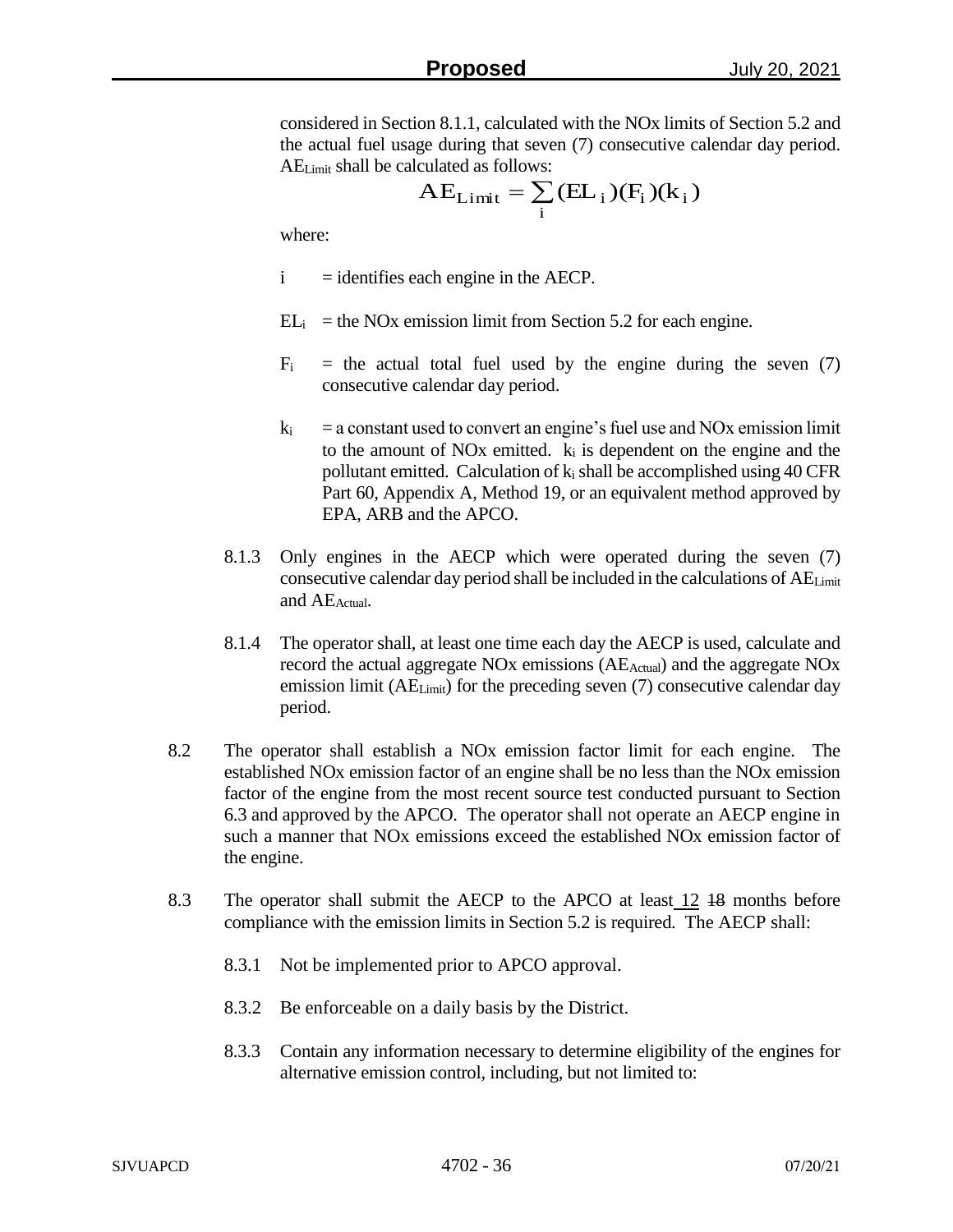- 8.3.3.1 A list of engines subject to the AECP. All engines in an AECP shall be under the operational control of a single operator and shall be located at a single stationary source,
- 8.3.3.2 The NOx emission factor established by the engine operator for each engine pursuant to Section 8.2, and
- 8.3.3.3 The estimated aggregate NOx emissions calculated according to Section 8.1.2.
- 8.3.4 Present the methodology for determining equivalency of actual NOx emissions under the proposed AECP as compared to the estimated NOx emissions allowed by this rule.
- 8.3.5 Detail the method of recording and verifying daily compliance with the AECP.
- 8.3.6 Demonstrate to the satisfaction of the APCO that the difference between the NOx emission limits of this rule and any lower actual NOx emissions will not be used to increase emissions from the same or another source.
- 8.3.7 Demonstrate that the engines subject to the requirements of Section 5.2 are in compliance with or on an approved schedule for compliance with all applicable District rules.
- 8.4 The operator shall submit an updated or modified AECP for approval by the APCO prior to any of the following:
	- 8.4.1 Modification of the engine(s) which would require an Authority-to-Construct;
	- 8.4.2 When new or amended rules are adopted which regulate the emissions from the engines; or
	- 8.4.3 When the NOx emission factor established by the engine operator for an engine pursuant to Section 8.2 is modified.
- 8.5 In addition to the records kept pursuant to Section 6.2, the operator shall maintain records, on a daily basis, of the parameters needed to demonstrate compliance with the applicable NOx emission limits when operating under the AECP. These records shall be retained for at least five years, shall be readily available, and be made available to the APCO upon request. The records shall include, but are not limited to, the following for each engine unless otherwise indicated:
	- 8.5.1 Total hours of operation,
	- 8.5.2 Type and quantity (cubic feet of gas or gallons of liquid) of fuel used,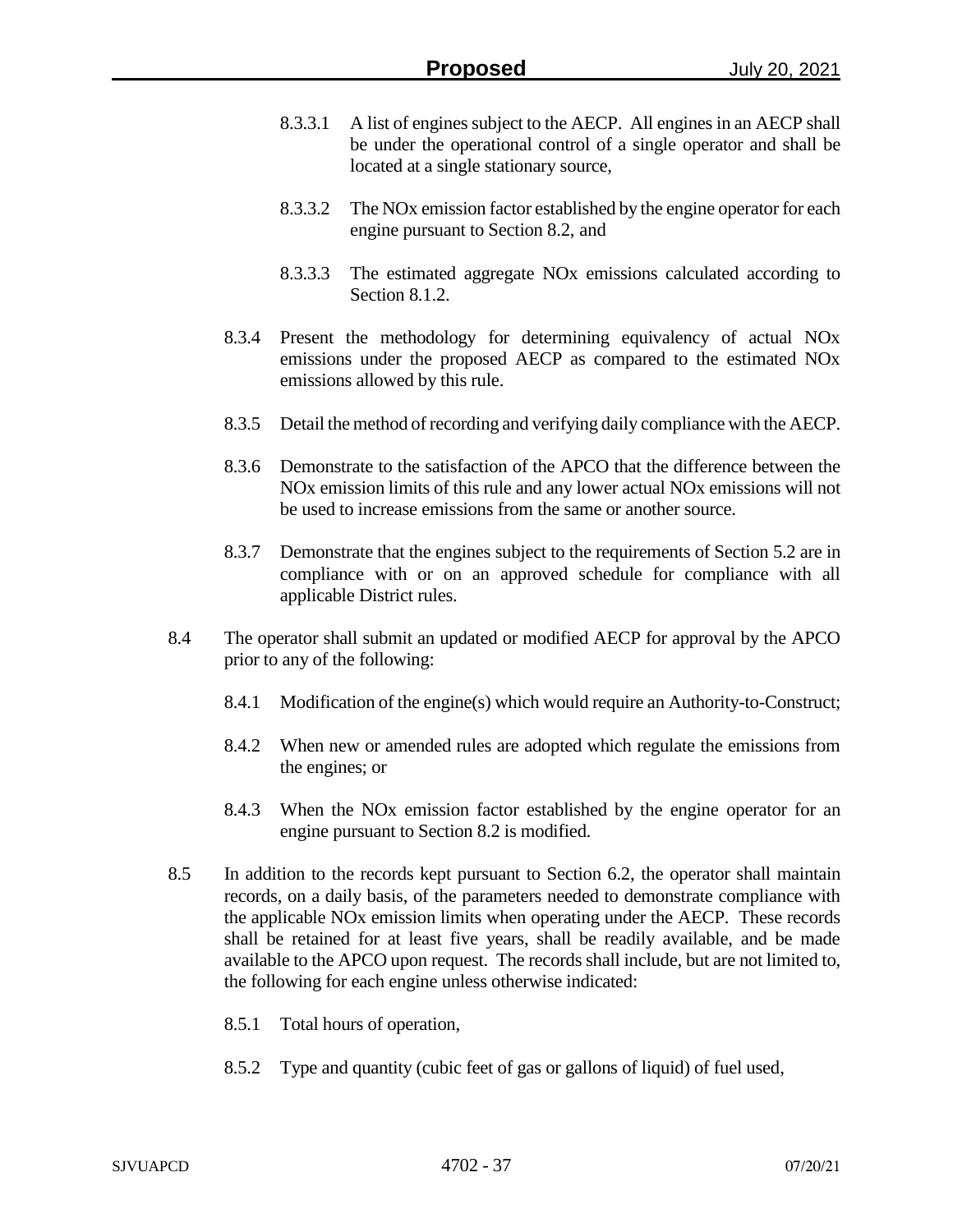- 8.5.3 The actual NOx emissions limits to be included in the calculation of  $AE_{Actual}$ pursuant to Section 8.1.1,
- 8.5.4 The actual aggregate NOx emissions (AEActual) for all the engines in the AECP calculated pursuant to Section 8.1.1,
- 8.5.5 The estimated NOx emissions limits to be included in the calculation of AELimit pursuant to Section 8.1.2,
- 8.5.6 The estimated aggregate NOx emissions (AELimit) for all the engines in the AECP calculated pursuant to Section 8.1.2,
- 8.5.7 The comparison of the actual aggregate NO<sub>x</sub> emissions ( $AE_{Actual}$ ) for all the engines in the AECP and 90 percent of the estimated aggregate NOx emissions (AELimit) for all the engines in the AECP to demonstrate compliance with Section 8.1, and
- 8.5.8 Any other parameters needed to demonstrate daily compliance with the applicable NOx emission limits when operating under the AECP.
- 8.6 For the purpose of determining the quantity of spark-ignited engines in compliance pursuant to Section 7.5, a spark-ignited engine in an AECP shall not be considered to be in compliance until all spark-ignited engines in the AECP that have been designated to meet more stringent NOx emission factors pursuant to Section 8.2 are in compliance with the rule.
- 9.0 Exhaust Control System Certification Requirements
	- 9.1 To be considered for APCO certification, the manufacturer or operator shall comply with all of the following requirements:
		- 9.1.1 Certification shall be based upon the emission source testing results of a specific exhaust control system,
		- 9.1.2 A source testing protocol shall be submitted in accordance with the provisions of Rule 1081 (Source Sampling) for approval by the APCO prior to conducting the source test. The source testing protocol approved by the APCO shall be strictly adhered to during certification source testing,
		- 9.1.3 Source testing shall be conducted over the range of operating parameters for which the unit(s) will be operated,
		- 9.1.4 The source testing results shall demonstrate compliance with the emission limits of this rule for each model of exhaust control system(s) to be certified,